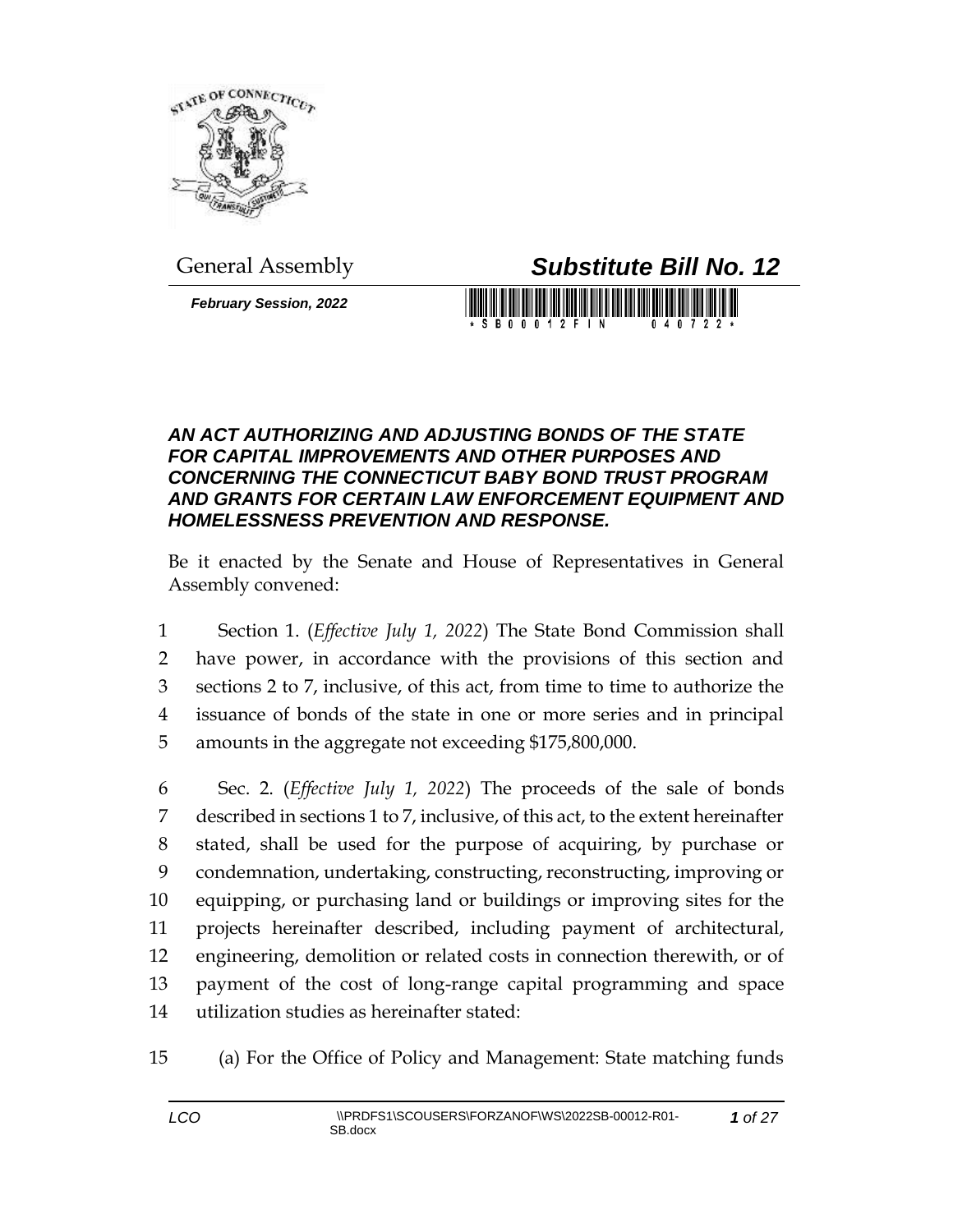for projects and programs allowed under the Infrastructure Investment and Jobs Act, not exceeding \$75,000,000.

 (b) For the Connecticut Agricultural Experiment Station: For renovations and improvements to greenhouses at the Jenkins Laboratory, not exceeding \$800,000.

(c) For the Department of Transportation:

 (1) Assisting municipalities to modernize existing traffic signal equipment and operations, not exceeding \$75,000,000;

 (2) Providing matching funds necessary for municipalities, school districts and school bus operators to submit federal grant applications in order to maximize federal funding for the purchase or lease of zero- emission electric school buses and electric vehicle charging infrastructure, not exceeding \$20,000,000;

 (3) Construction, alteration, renovation and improvement of noise barriers, not exceeding \$5,000,000.

 Sec. 3. (*Effective July 1, 2022*) All provisions of section 3-20 of the general statutes or the exercise of any right or power granted thereby which are not inconsistent with the provisions of sections 1 to 7, inclusive, of this act are hereby adopted and shall apply to all bonds authorized by the State Bond Commission pursuant to sections 1 to 7, inclusive, of this act, and temporary notes issued in anticipation of the money to be derived from the sale of any such bonds so authorized may be issued in accordance with said section 3-20 and from time to time renewed. Such bonds shall mature at such time or times not exceeding twenty years from their respective dates as may be provided in or pursuant to the resolution or resolutions of the State Bond Commission authorizing such bonds.

 Sec. 4. (*Effective July 1, 2022*) None of the bonds described in sections 1 to 7, inclusive, of this act, shall be authorized except upon a finding by the State Bond Commission that there has been filed with it a request for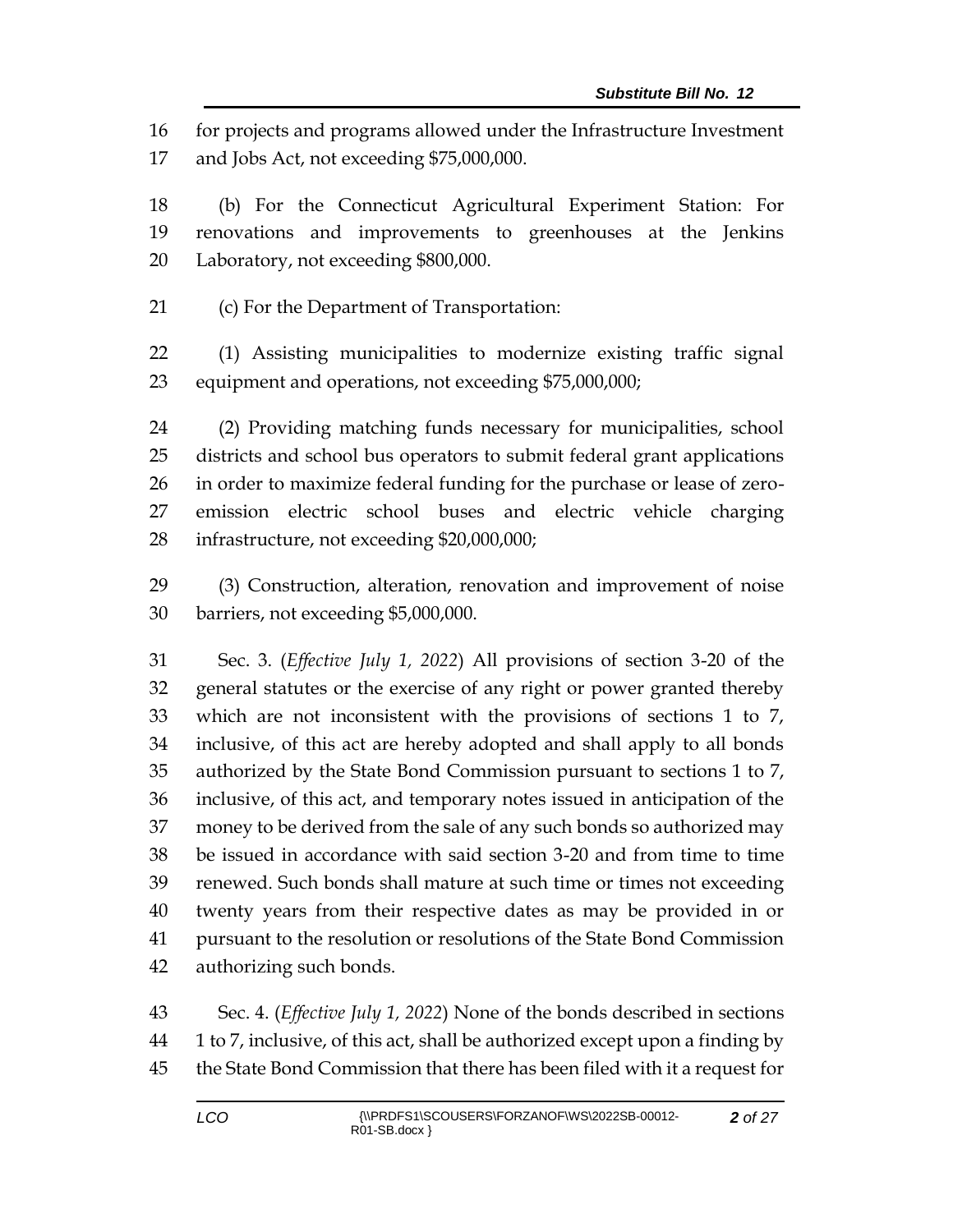such authorization, which is signed by the Secretary of the Office of Policy and Management or by or on behalf of such state officer, department or agency and stating such terms and conditions as said commission, in its discretion, may require.

 Sec. 5. (*Effective July 1, 2022*) For the purposes of sections 1 to 7, inclusive, of this act, "state moneys" means the proceeds of the sale of bonds authorized pursuant to said sections 1 to 7, inclusive, or of temporary notes issued in anticipation of the moneys to be derived from the sale of such bonds. Each request filed as provided in section 4 of this act for an authorization of bonds shall identify the project for which the proceeds of the sale of such bonds are to be used and expended and, in addition to any terms and conditions required pursuant to said section 4, shall include the recommendation of the person signing such request as to the extent to which federal, private or other moneys then available or thereafter to be made available for costs in connection with any such project should be added to the state moneys available or becoming available hereunder for such project. If the request includes a recommendation that some amount of such federal, private or other moneys should be added to such state moneys, then, if and to the extent directed by the State Bond Commission at the time of authorization of such bonds, such amount of such federal, private or other moneys then available, or thereafter to be made available for costs in connection with such project, may be added to any state moneys available or becoming available hereunder for such project and shall be used for such project. Any other federal, private or other moneys then available or thereafter to be made available for costs in connection with such project shall, upon receipt, be used by the State Treasurer, in conformity with applicable federal and state law, to meet the principal of outstanding bonds issued pursuant to sections 1 to 7, inclusive, of this act, or to meet the principal of temporary notes issued in anticipation of the money to be derived from the sale of bonds theretofore authorized pursuant to said sections 1 to 7, inclusive, for the purpose of financing such costs, either by purchase or redemption and cancellation of such bonds or notes or by payment thereof at maturity. Whenever any of the federal,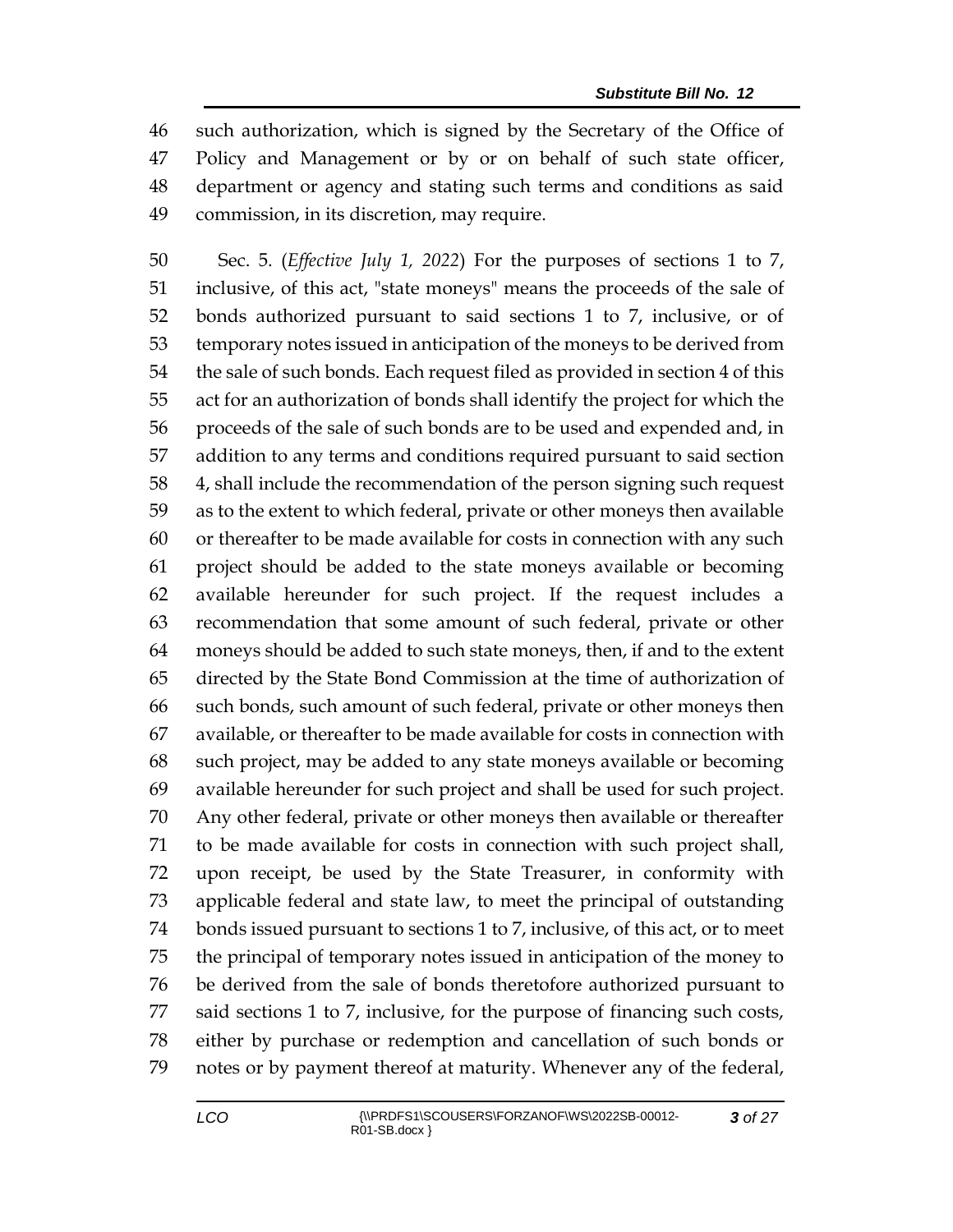private or other moneys so received with respect to such project are used to meet the principal of such temporary notes or whenever principal of any such temporary notes is retired by application of revenue receipts of the state, the amount of bonds theretofore authorized in anticipation of which such temporary notes were issued, and the aggregate amount of bonds which may be authorized pursuant to section 1 of this act, shall each be reduced by the amount of the principal so met or retired. Pending use of the federal, private or other moneys so received to meet principal as hereinabove directed, the amount thereof may be invested by the State Treasurer in bonds or obligations of, or guaranteed by, the state or the United States or agencies or instrumentalities of the United States, shall be deemed to be part of the debt retirement funds of the state, and net earnings on such investments shall be used in the same manner as the moneys so invested.

 Sec. 6. (*Effective July 1, 2022*) Any balance of proceeds of the sale of said bonds authorized for any project described in section 2 of this act in excess of the cost of such project may be used to complete any other project described in said section 2, if the State Bond Commission shall so determine and direct. Any balance of proceeds of the sale of said bonds in excess of the costs of all the projects described in said section 2 shall be deposited to the credit of the General Fund.

 Sec. 7. (*Effective July 1, 2022*) The bonds issued pursuant to this section and sections 1 to 6, inclusive, of this act, shall be general obligations of the state and the full faith and credit of the state of Connecticut are pledged for the payment of the principal of and interest on said bonds as the same become due, and accordingly and as part of the contract of the state with the holders of said bonds, appropriation of all amounts necessary for punctual payment of such principal and interest is hereby made, and the State Treasurer shall pay such principal and interest as the same become due.

 Sec. 8. (*Effective July 1, 2022*) The State Bond Commission shall have power, in accordance with the provisions of this section and sections 9 to 15, inclusive, of this act, from time to time to authorize the issuance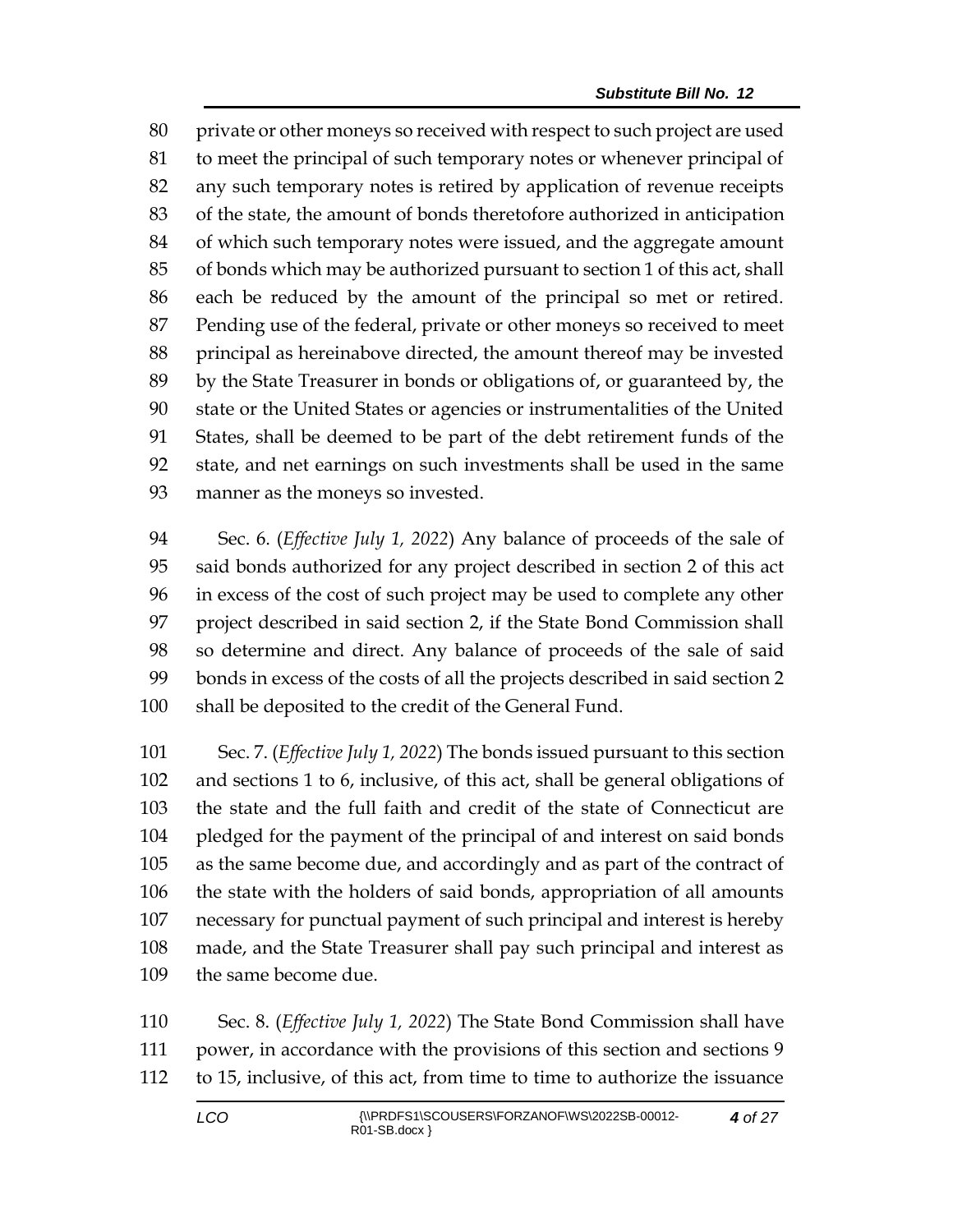of bonds of the state in one or more series and in principal amounts in the aggregate, not exceeding \$132,000,000.

 Sec. 9. (*Effective July 1, 2022*) The proceeds of the sale of the bonds described in sections 8 to 15, inclusive, of this act shall be used for the purpose of providing grants-in-aid and other financing for the projects, programs and purposes hereinafter stated:

 (a) For the Office of Policy and Management: Grants-in-aid to food resource organizations for capital improvements, not exceeding \$10,000,000;

 (b) For the Department of Administrative Services: Grants-in-aid for school air quality improvements including, but not limited to, upgrades to, replacement of or installation of heating, ventilation and air conditioning equipment, not exceeding \$100,000,000;

 (c) For the Department of Agriculture: Grants-in-aid for farmland restoration and climate resiliency, not exceeding \$7,000,000;

 (d) For the Connecticut Higher Education Supplemental Loan Authority: Grants-in-aid to residents of the state who graduate from a state university or college for student loan reimbursement, not exceeding \$15,000,000.

 Sec. 10. (*Effective July 1, 2022*) All provisions of section 3-20 of the general statutes or the exercise of any right or power granted thereby which are not inconsistent with the provisions of sections 8 to 15, inclusive, of this act are hereby adopted and shall apply to all bonds authorized by the State Bond Commission pursuant to sections 8 to 15, inclusive, of this act, and temporary notes issued in anticipation of the money to be derived from the sale of any such bonds so authorized may be issued in accordance with said sections 8 to 15, inclusive, and from time to time renewed. Such bonds shall mature at such time or times not exceeding twenty years from their respective dates as may be provided in or pursuant to the resolution or resolutions of the State Bond Commission authorizing such bonds.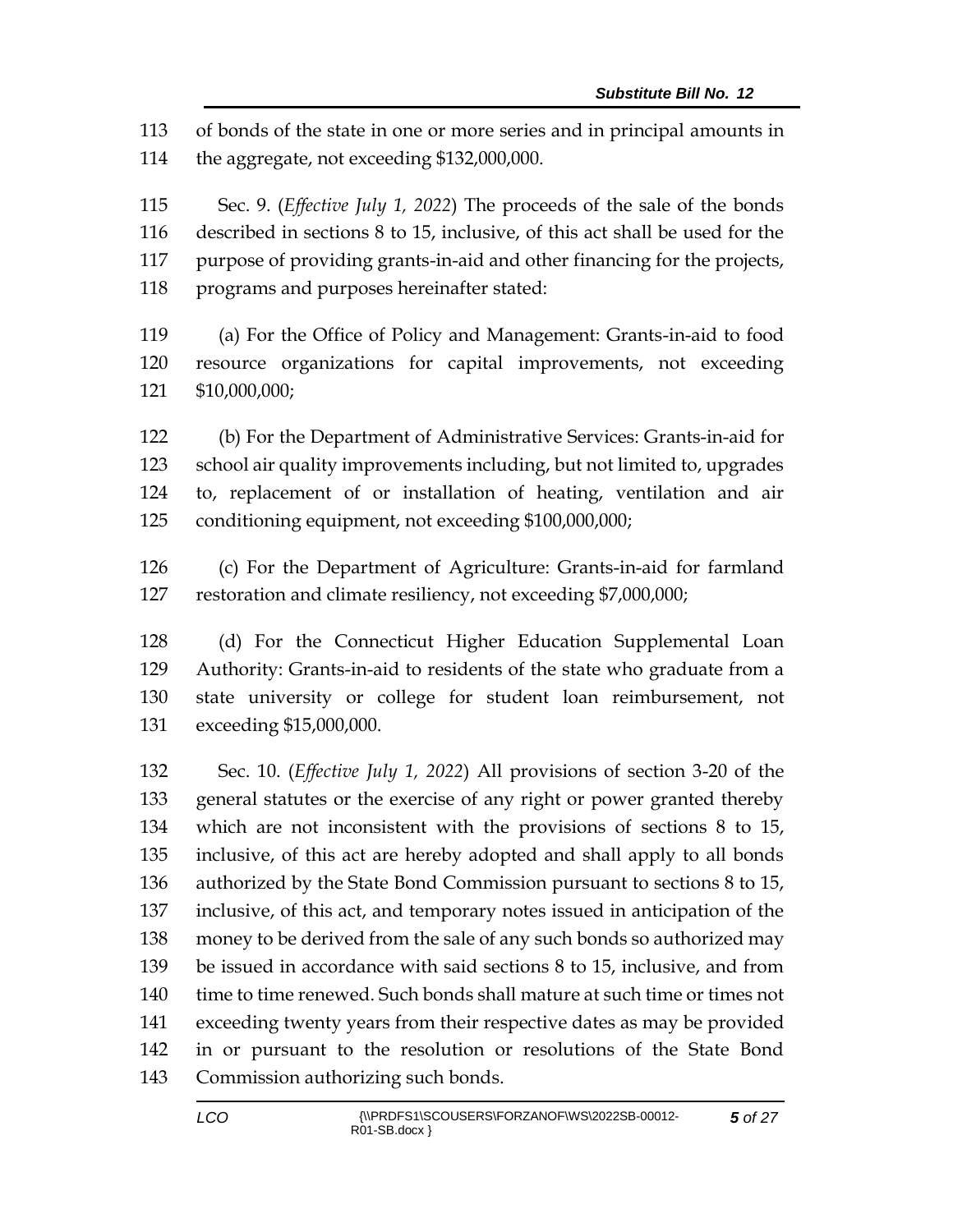Sec. 11. (*Effective July 1, 2022*) None of the bonds described in sections 8 to 15, inclusive, of this act shall be authorized except upon a finding by the State Bond Commission that there has been filed with it a request for such authorization, which is signed by the Secretary of the Office of Policy and Management or by or on behalf of such state officer, department or agency and stating such terms and conditions as said commission, in its discretion, may require.

 Sec. 12. (*Effective July 1, 2022*) For the purposes of sections 8 to 15, inclusive, of this act, "state moneys" means the proceeds of the sale of bonds authorized pursuant to said sections 8 to 15, inclusive, or of temporary notes issued in anticipation of the moneys to be derived from the sale of such bonds. Each request filed as provided in section 11 of this act for an authorization of bonds shall identify the project for which the proceeds of the sale of such bonds are to be used and expended and, in addition to any terms and conditions required pursuant to said section 11, include the recommendation of the person signing such request as to the extent to which federal, private or other moneys then available or thereafter to be made available for costs in connection with any such project should be added to the state moneys available or becoming available under said sections 8 to 15, inclusive, for such project. If the request includes a recommendation that some amount of such federal, private or other moneys should be added to such state moneys, then, if and to the extent directed by the State Bond Commission at the time of authorization of such bonds, such amount of such federal, private or other moneys then available or thereafter to be made available for costs in connection with such project may be added to any state moneys available or becoming available hereunder for such project and be used for such project. Any other federal, private or other moneys then available or thereafter to be made available for costs in connection with such project upon receipt shall, in conformity with applicable federal and state law, be used by the State Treasurer to meet the principal of outstanding bonds issued pursuant to said sections 8 to 15, inclusive, or to meet the principal of temporary notes issued in anticipation of the money to be derived from the sale of bonds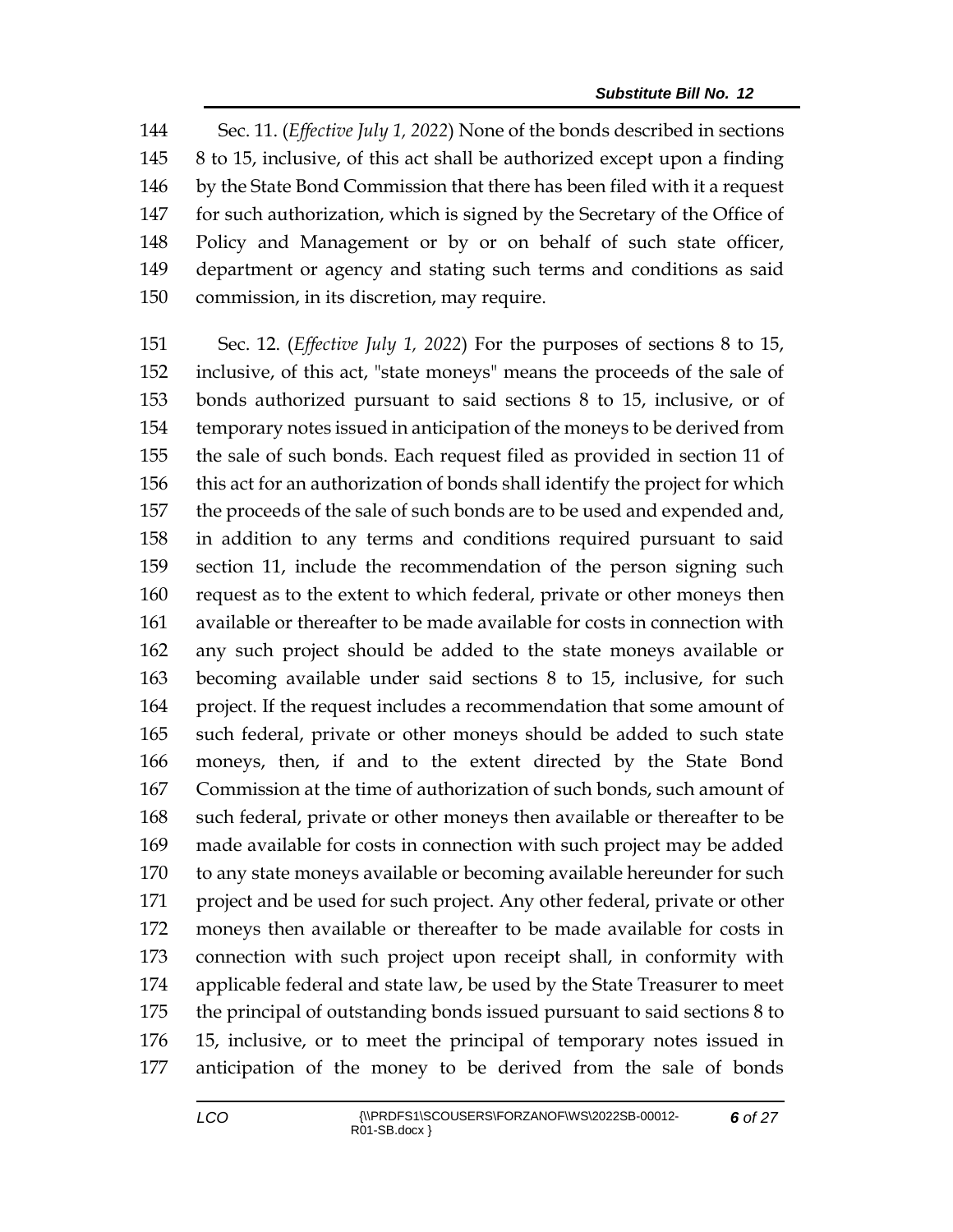theretofore authorized pursuant to said sections 8 to 15, inclusive, for the purpose of financing such costs, either by purchase or redemption and cancellation of such bonds or notes or by payment thereof at maturity. Whenever any of the federal, private or other moneys so received with respect to such project are used to meet the principal of such temporary notes or whenever the principal of any such temporary notes is retired by application of revenue receipts of the state, the amount of bonds theretofore authorized in anticipation of which such temporary notes were issued, and the aggregate amount of bonds which may be authorized pursuant to section 8 of this act shall each be reduced by the amount of the principal so met or retired. Pending use of the federal, private or other moneys so received to meet the principal as directed in this section, the amount thereof may be invested by the State Treasurer in bonds or obligations of, or guaranteed by, the state or the United States or agencies or instrumentalities of the United States, shall be deemed to be part of the debt retirement funds of the state, and net earnings on such investments shall be used in the same manner as the moneys so invested.

 Sec. 13. (*Effective July 1, 2022*) The bonds issued pursuant to sections 8 to 15, inclusive, of this act shall be general obligations of the state and the full faith and credit of the state of Connecticut are pledged for the payment of the principal of and interest on said bonds as the same become due, and accordingly and as part of the contract of the state with the holders of said bonds, appropriation of all amounts necessary for punctual payment of such principal and interest is hereby made, and the State Treasurer shall pay such principal and interest as the same become due.

 Sec. 14. (*Effective July 1, 2022*) In accordance with section 9 of this act, the state, through the state agencies specified in said section 9, may provide grants-in-aid and other financings to or for the agencies for the purposes and projects as described in said section 9. All financing shall be made in accordance with the terms of a contract at such time or times as shall be determined within authorization of funds by the State Bond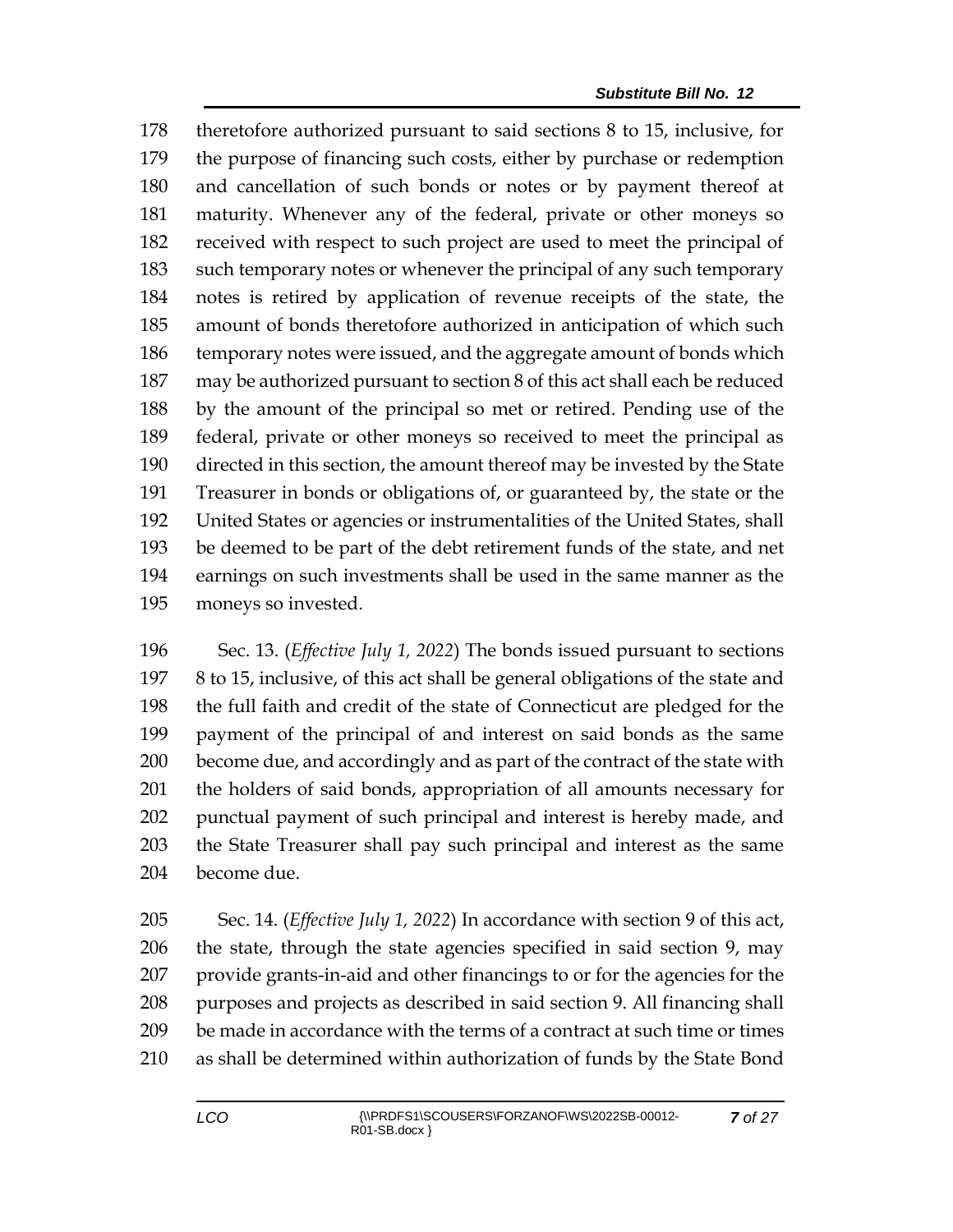Commission.

 Sec. 15. (*Effective July 1, 2022*) In the case of any grant-in-aid made 213 pursuant to subsection (a), (b) or (c) of section 9 of this act that is made to any entity which is not a political subdivision of the state, the contract entered into pursuant to section 9 of this act shall provide that if the 216 premises for which such grant-in-aid was made ceases, within ten years of the date of such grant, to be used as a facility for which such grant was made, an amount equal to the amount of such grant, minus ten per cent per year for each full year which has elapsed since the date of such 220 grant, shall be repaid to the state and that a lien shall be placed on such land in favor of the state to ensure that such amount shall be repaid in 222 the event of such change in use, provided if the premises for which such grant-in-aid was made are owned by the state, a municipality or a housing authority, no lien need be placed.

 Sec. 16. Section 3-36b of the 2022 supplement to the general statutes is repealed and the following is substituted in lieu thereof (*Effective from passage*):

 (a) There is established the Connecticut Baby Bond Trust. The trust shall constitute an instrumentality of the state and shall perform essential governmental functions as provided in sections 3-36a to 3-36h, 231 inclusive, as amended by this act. The trust shall receive and hold all payments and deposits or contributions intended for the trust, as well as gifts, bequests, endowments or federal, state or local grants and any other funds from any public or private source and all earnings until disbursed in accordance with section 3-36c, as amended by this act, 3- 36d or 3-36g, as amended by this act.

 (b) The amounts on deposit in the trust shall not constitute property of the state and the trust shall not be construed to be a department, institution or agency of the state. Amounts on deposit in the trust shall not be commingled with state funds and the state shall have no claim to or against, or interest in, such funds. Any contract entered into by or any obligation of the trust shall not constitute a debt or obligation of the state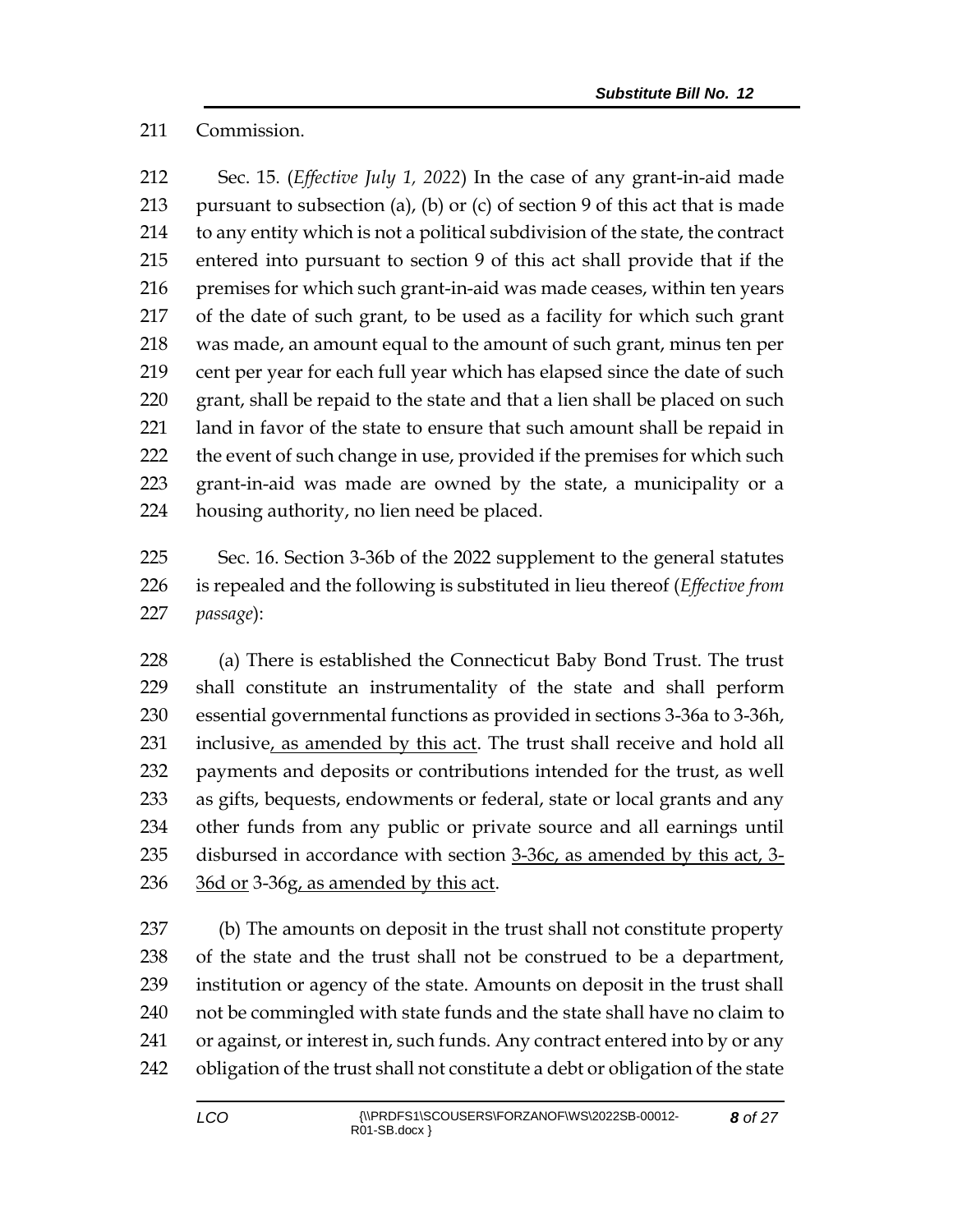and the state shall have no obligation to any designated beneficiary or any other person on account of the trust and all amounts obligated to be paid from the trust shall be limited to amounts available for such obligation on deposit in the trust. The amounts on deposit in the trust 247 may only be disbursed in accordance with the provisions of section 3-248 36c, as amended by this act, 3-36d or 3-36g, as amended by this act. The trust shall continue in existence as long as it holds any deposits or has any obligations and until its existence is terminated by law and upon termination any unclaimed assets shall return to the state. Property of the trust shall not be governed by section 3-61a.

 (c) The Treasurer shall be responsible for the receipt, maintenance, administration, investing and disbursements of amounts from the trust. The trust shall not receive deposits in any form other than cash.

 Sec. 17. Section 3-36c of the 2022 supplement to the general statutes is repealed and the following is substituted in lieu thereof (*Effective from passage*):

 The Treasurer, on behalf of the trust and for purposes of the trust, may:

 (1) Receive and invest moneys in the trust in any instruments, obligations, securities or property in accordance with section 3-36d;

 (2) Enter into one or more contractual agreements, including contracts for legal, actuarial, accounting, custodial, advisory, management, administrative, advertising, marketing and consulting services for the trust and pay for such services from the assets of the trust;

 (3) Procure insurance in connection with the trust's property, assets, activities or deposits to the trust;

 (4) Apply for, accept and expend gifts, grants or donations from 271 public or private sources to enable the trust to carry out its objectives;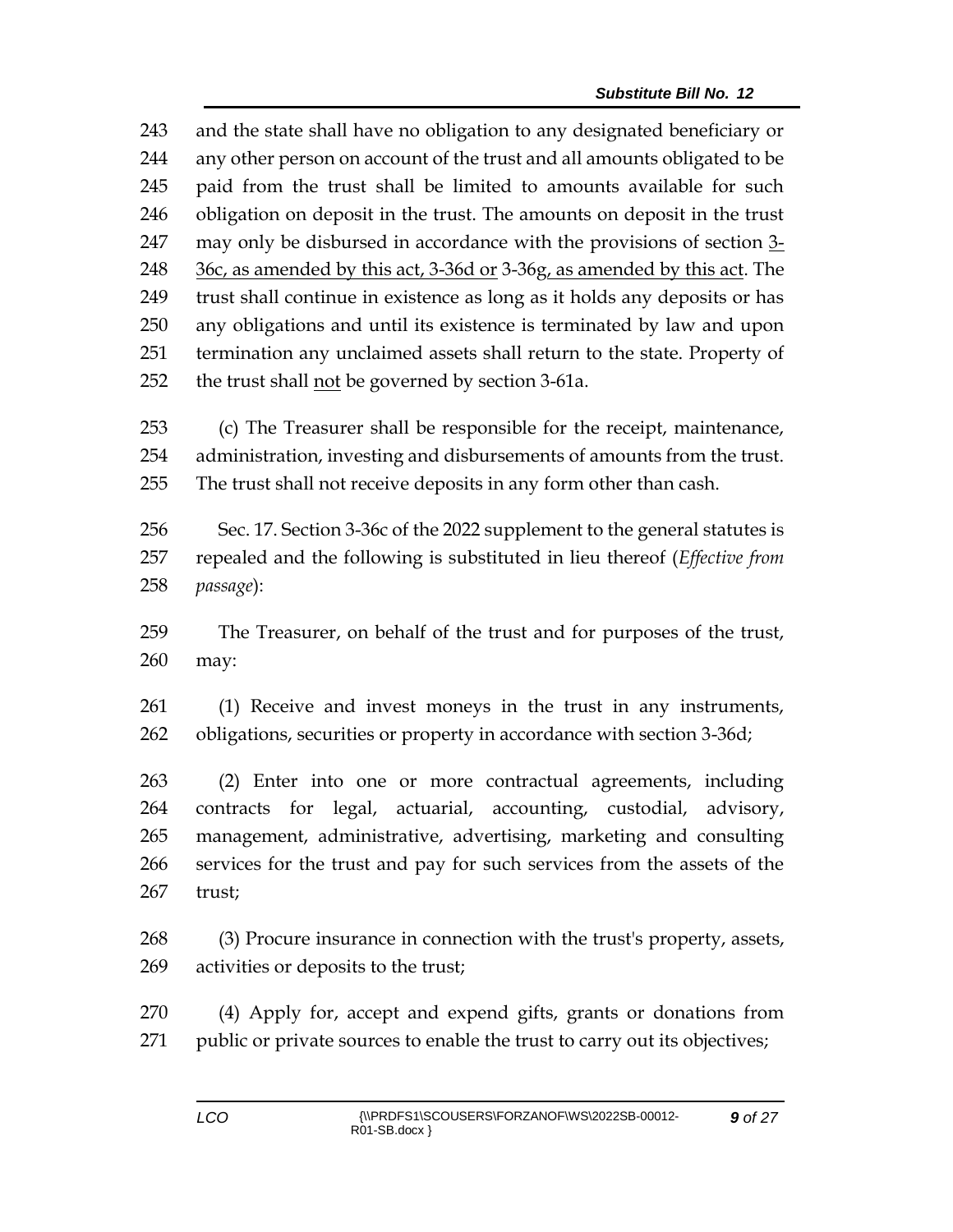(5) Adopt regulations in accordance with chapter 54 for purposes of **[**public act 21-111**]** sections 3-36b to 3-36i, inclusive, as amended by this act;

(6) Sue and be sued;

(7) Establish one or more funds within the trust; and

 (8) Take any other action necessary to carry out the purposes of **[**public act 21-111**]** sections 3-36b to 3-36i, inclusive, as amended by this act, and incidental to the duties imposed on the Treasurer pursuant to **[**public act 21-111**]** said sections.

 Sec. 18. Section 3-36e of the 2022 supplement to the general statutes is repealed and the following is substituted in lieu thereof (*Effective from passage*):

 **[**The property of the trust and the earnings on**]** Disbursements from the trust shall be exempt from all taxation by the state and all political subdivisions of the state.

 Sec. 19. Section 3-36f of the 2022 supplement to the general statutes is repealed and the following is substituted in lieu thereof (*Effective from passage*):

 (a) Notwithstanding any provision of the general statutes, to the extent permitted by federal law, no **[**moneys invested in**]** disbursements 292 from the Connecticut Baby Bond Trust shall be considered to be an asset or income for purposes of determining an individual's eligibility for assistance under any program administered by the **[**Department of Social Services**]** state.

 (b) Notwithstanding any provision of the general statutes, no **[**moneys invested in**]** disbursements from the trust shall be considered to be an asset for purposes of determining an individual's eligibility for need-based, institutional aid grants offered to an individual at the public eligible educational institutions in the state.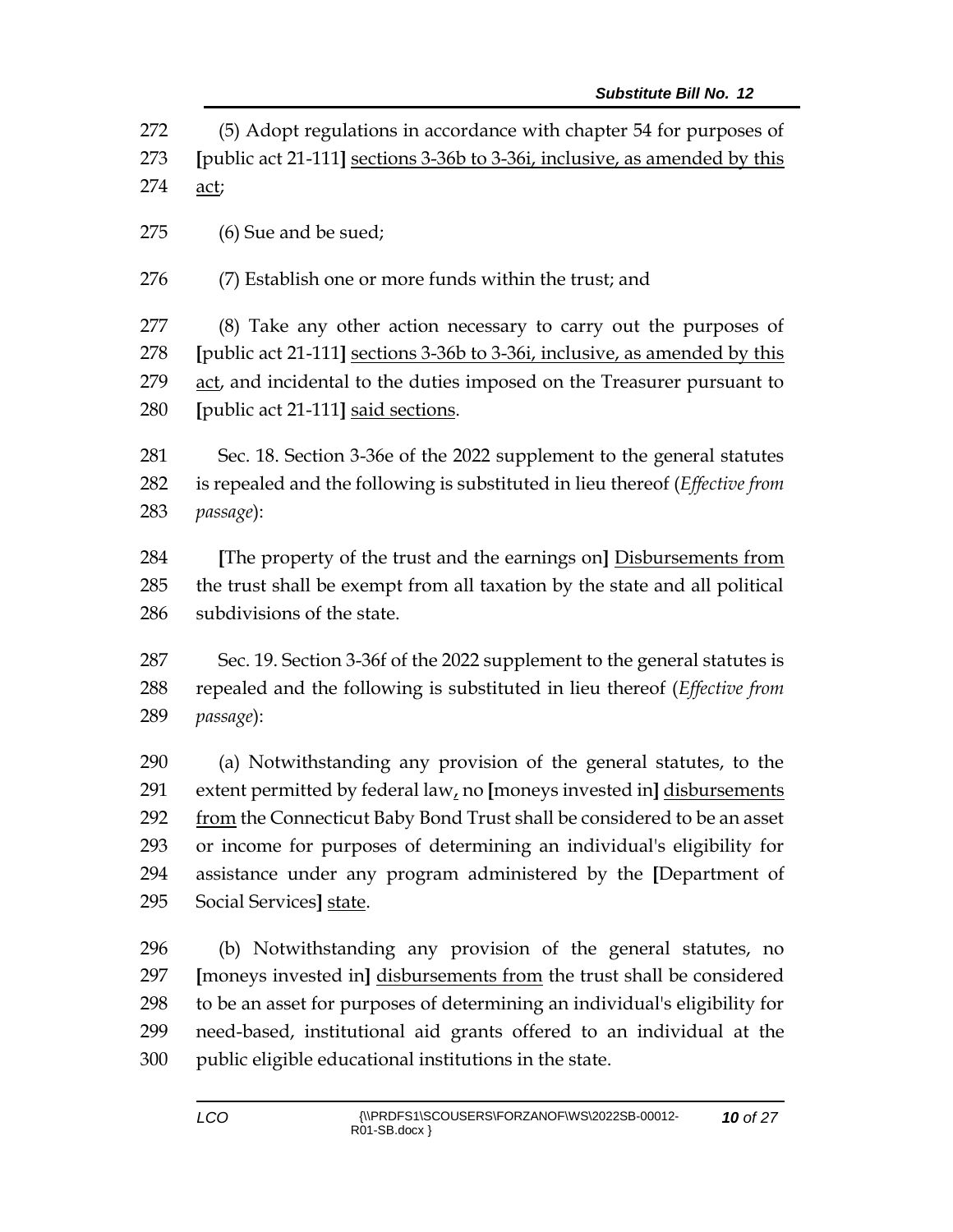Sec. 20. Section 3-36g of the 2022 supplement to the general statutes is repealed and the following is substituted in lieu thereof (*Effective from passage*):

 **[**(a) The Treasurer shall establish in the Connecticut Baby Bond Trust an accounting for each designated beneficiary. Each such accounting shall include the amount transferred to the trust pursuant to section 3- 36h, plus the designated beneficiary's pro rata share of total net earnings from investments of sums held in the trust.**]**

 **[**(b)**]** (a) Upon a designated beneficiary's eighteenth birthday and completion of a financial literacy requirement as prescribed by the Treasurer, such beneficiary shall become eligible to **[**receive**]** request an amount, to be used for payment of an eligible expenditure, of up to the total sum of the **[**accounting under subsection (a) of this section to be used for an eligible expenditure. The Treasurer may adopt regulations, in accordance with the provisions of chapter 54, to carry out the purposes of this section**]** amount transferred on behalf of the designated beneficiary pursuant to section 3-36h, as amended by this act, and adjusted, if applicable, in accordance with said section, plus the designated beneficiary's pro rata share of total net earnings from investments of sums held in the trust at the time of disbursement.

 **[**(c)**]** (b) A designated beneficiary may submit a claim **[**for such accounting**]** pursuant to subsection (a) of this section, in such form and manner as prescribed by the Treasurer, until his or her thirtieth birthday, **[**as prescribed by the Treasurer,**]** provided such designated beneficiary is a resident of the state at the time of such claim. If a designated beneficiary (1) is deceased before submitting a valid claim, or (2) fails to submit a valid claim, as determined by the Treasurer, before his or her thirtieth birthday, **[**such accounting**]** the sum such designated beneficiary was eligible to claim shall be **[**credited back to the assets of**]** retained by the trust to credit to designated beneficiaries born in subsequent years.

**[**(d)**]** (c) Subject to obtaining adequate consent authorizing the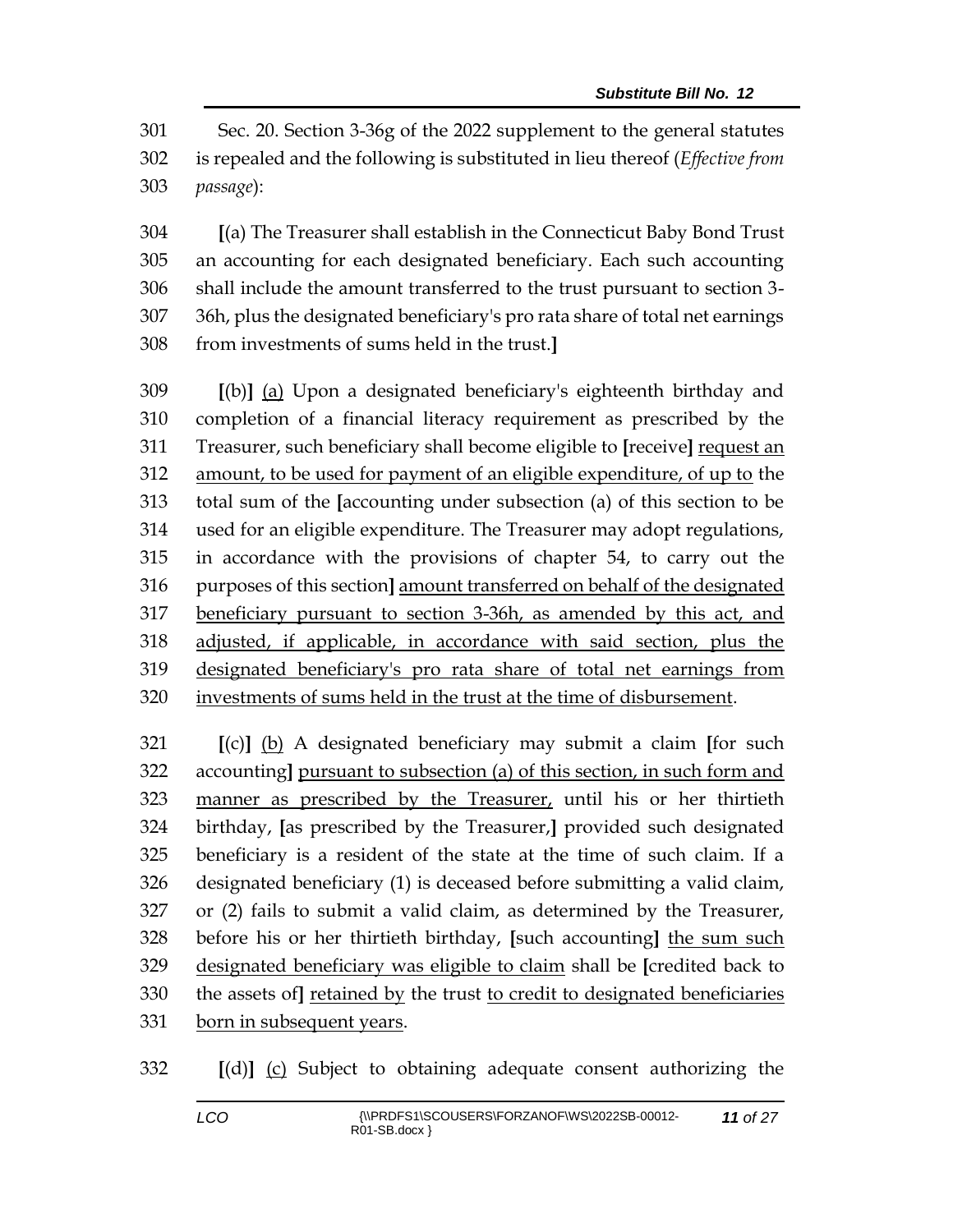| 333 | of confidential information related to designated<br>disclosure              |
|-----|------------------------------------------------------------------------------|
| 334 | beneficiaries in accordance with all applicable state or federal laws, the   |
| 335 | Treasurer and the Department of Social Services shall enter into a           |
| 336 | memorandum of understanding to establish information sharing                 |
| 337 | practices in order to carry out the purposes of [public act 21-111] sections |
| 338 | 3-36b to 3-36h, inclusive, as amended by this act.                           |
| 339 | Sec. 21. Section 3-36h of the 2022 supplement to the general statutes        |
| 340 | is repealed and the following is substituted in lieu thereof (Effective from |
| 341 | passage):                                                                    |
| 342 | [Upon] After the birth of a designated beneficiary, the Treasurer may        |
| 343 | transfer up to three thousand two hundred dollars [from the bond             |
| 344 | proceeds issued pursuant to section 3-36i] to the trust. [to be credited     |
| 345 | toward the accounting of such designated beneficiary as described in         |
| 346 | section 3-36g.] For any year in which the funds [made available]             |
| 347 | authorized pursuant to section 3-36i, as amended by this act, [is] are       |
| 348 | insufficient to provide such amount per designated beneficiary, the          |
| 349 | amount so transferred shall be reduced pro rata and the Treasurer shall      |
| 350 | adjust the shares of each designated beneficiary accordingly. For any        |
| 351 | year in which such funds are in excess of the amount sufficient to           |
| 352 | provide such amount per designated beneficiary, the excess funds shall       |
| 353 | be retained by the trust to credit to designated beneficiaries born in       |

subsequent years.

 Sec. 22. Section 3-36i of the 2022 supplement to the general statutes is repealed and the following is substituted in lieu thereof (*Effective from passage*):

 (a) The State Bond Commission may authorize the issuance of bonds of the state, in accordance with the provisions of section 3-20, in principal amounts not exceeding in the aggregate six hundred million dollars. The proceeds of the sale of bonds described in this section shall be used for the purpose of funding the transfers provided for under 363 section 3-36h, as amended by this act. The amount authorized for the issuance and sale of such bonds in each of the following fiscal years shall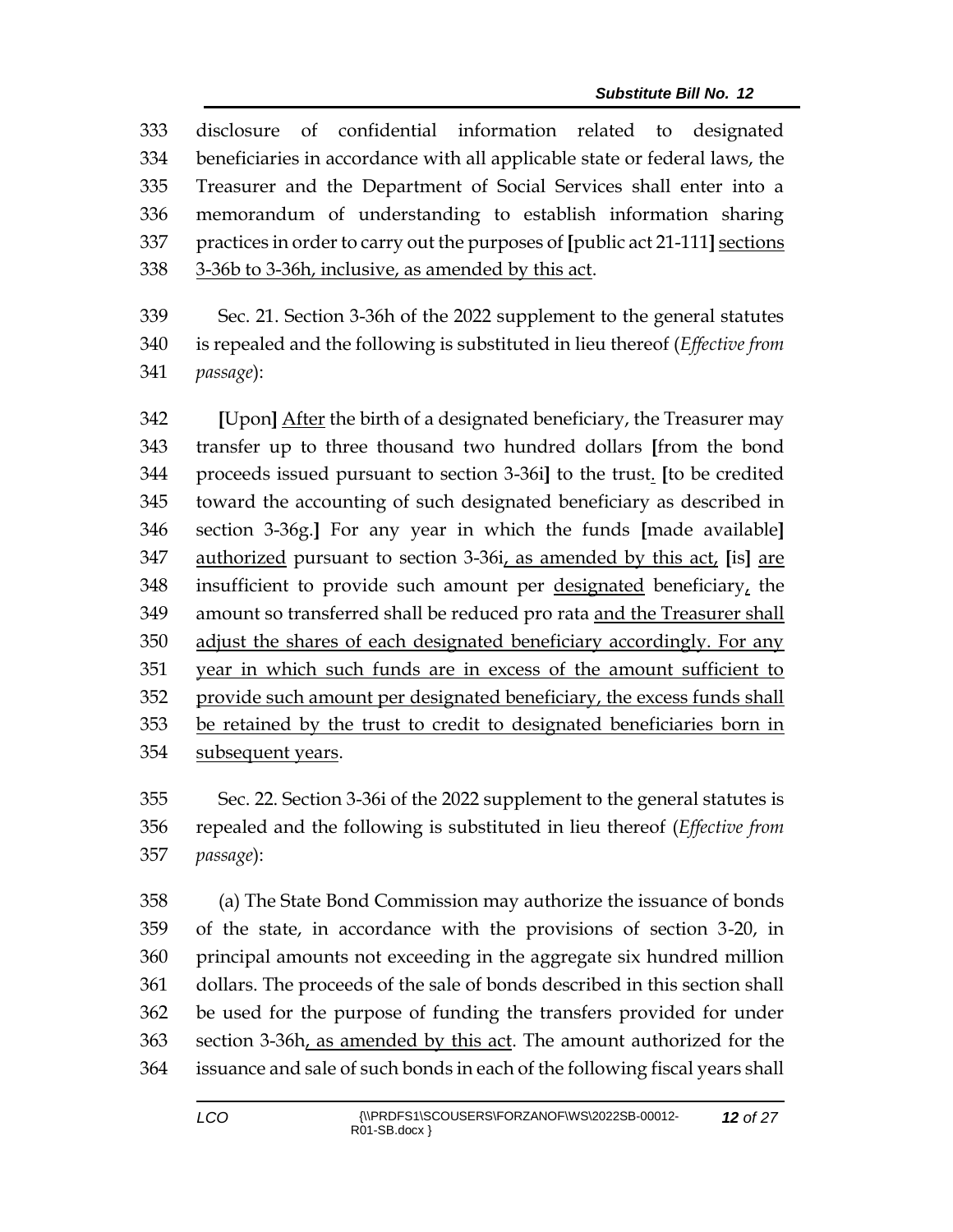not exceed the following corresponding amount for each such fiscal year, except that, to the extent the State Bond Commission does not provide for the use of all or a portion of such amount in any such fiscal year, such amount not provided for shall be carried forward and added to the authorized amount for the next two succeeding fiscal years, and provided further, the costs of issuance, including expenses of implementing the provisions of sections 3-36b to 3-36h, inclusive, as amended by this act, and capitalized interest, if any, may be added to the capped amount in each fiscal year, and each of the authorized amounts shall be effective on July first of the fiscal year indicated as 375 follows:

| Fiscal Year Ending | Amount                          |
|--------------------|---------------------------------|
| June Thirtieth     |                                 |
| 2023               | [\$50,000,000]<br>\$100,000,000 |
| 2024               | \$50,000,000                    |
| 2025               | \$50,000,000                    |
| 2026               | \$50,000,000                    |
| 2027               | \$50,000,000                    |
| 2028               | \$50,000,000                    |
| 2029               | \$50,000,000                    |
| 2030               | \$50,000,000                    |
| 2031               | \$50,000,000                    |
| 2032               | \$50,000,000                    |
| 2033               | \$50,000,000                    |
| [2034              | \$50,000,000]                   |
|                    |                                 |

| 376   | (b) [On or before the first day of September in each year, commencing    |
|-------|--------------------------------------------------------------------------|
| 377   | September 1, 2022] Commencing with the fiscal year ending June 30,       |
| 378   | 2023, not later than the first day of September of each fiscal year, the |
| 379 - | Department of Social Services shall inform the Treasurer of the number   |
|       |                                                                          |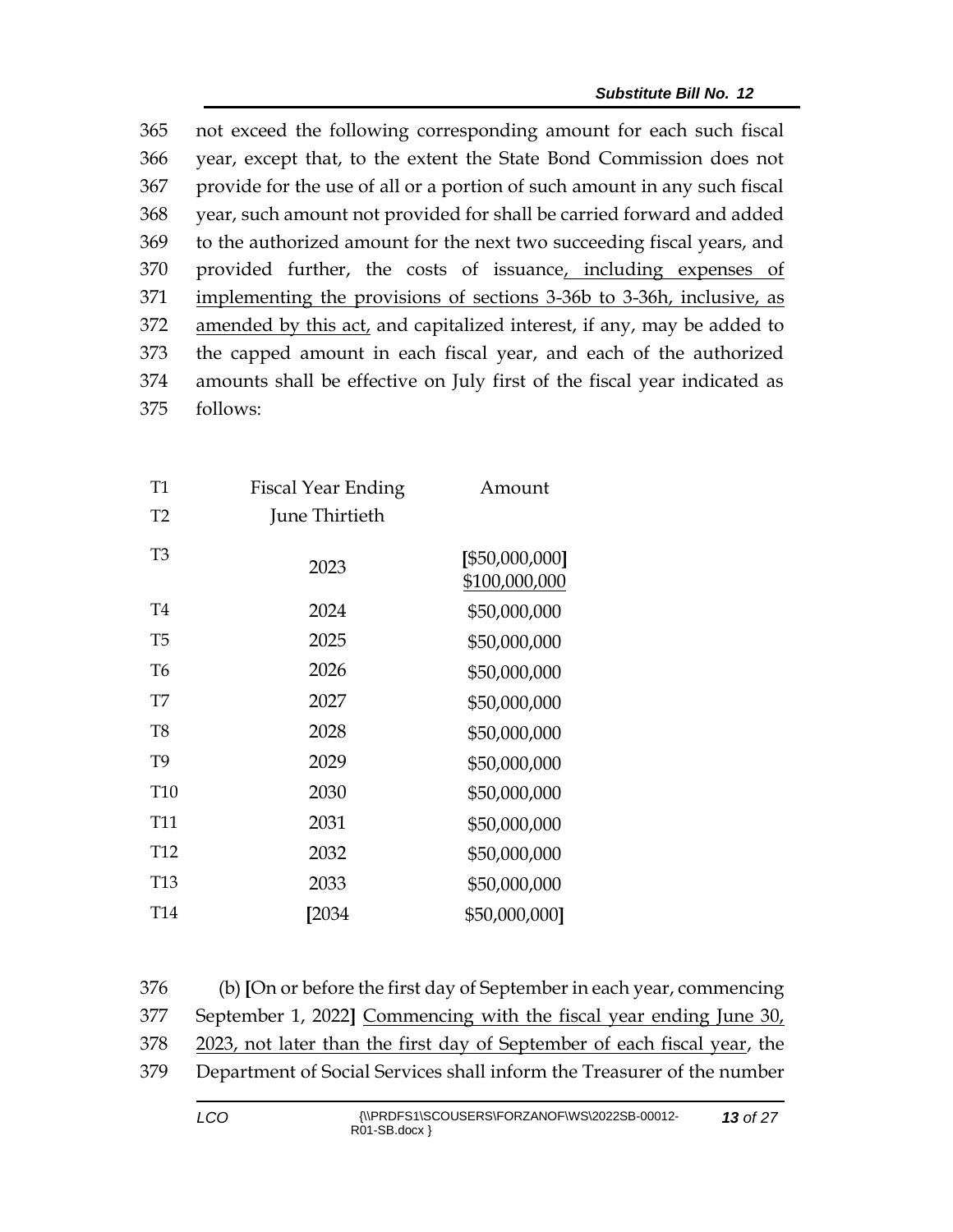of designated beneficiaries born in the prior fiscal year. Promptly thereafter, the Treasurer shall submit to the Governor and the Secretary of the Office of Policy and Management, by certified mail, a report of and a calculation of the total amount required to **[**deposit**]** be transferred to the trust **[**for crediting**]** to credit three thousand two hundred dollars **[**for the account of**]** to each such designated beneficiary born in the prior fiscal year. **[**as described in section 3-36g.**]**

 (c) All provisions of section 3-20, or the exercise of any right or power granted thereby which are not inconsistent with the provisions of this section, are hereby adopted and shall apply to all bonds authorized by the State Bond Commission pursuant to this section, and temporary 391 notes in anticipation of the money to be derived from the sale of any such bonds so authorized may be issued in accordance with section 3- 20 and from time to time renewed. Such bonds shall mature at such time or times not exceeding twenty years from their respective dates as may be provided in or pursuant to the resolution or resolutions of the State Bond Commission authorizing such bonds. All such bonds, notes or other obligations shall be general obligations of the state and the full faith and credit of the state of Connecticut are pledged for the payment of the principal of and interest on such bonds, notes or other obligations as the same shall become due, and accordingly and as part of the contract of the state with the holders of such bonds, notes or other obligations, appropriation of all amounts necessary for punctual payment of such principal and interest is hereby made, and the Treasurer shall pay such principal and interest as the same become due. **[**All such bonds, notes or other obligations shall be sold at not less than par and accrued interest in such manner and on such terms as the Treasurer may determine is in the best interest of the state, and shall be signed in the name of the state and on its behalf by the Treasurer. All such bonds, notes or other obligations shall mature at such time or times not later than twenty years after their respective issuance, in such principal amounts and at such times, bear such date or dates, be payable at such place or places, bear interest at such rate or different or varying rates, payable at such time or times, be in such denominations, be in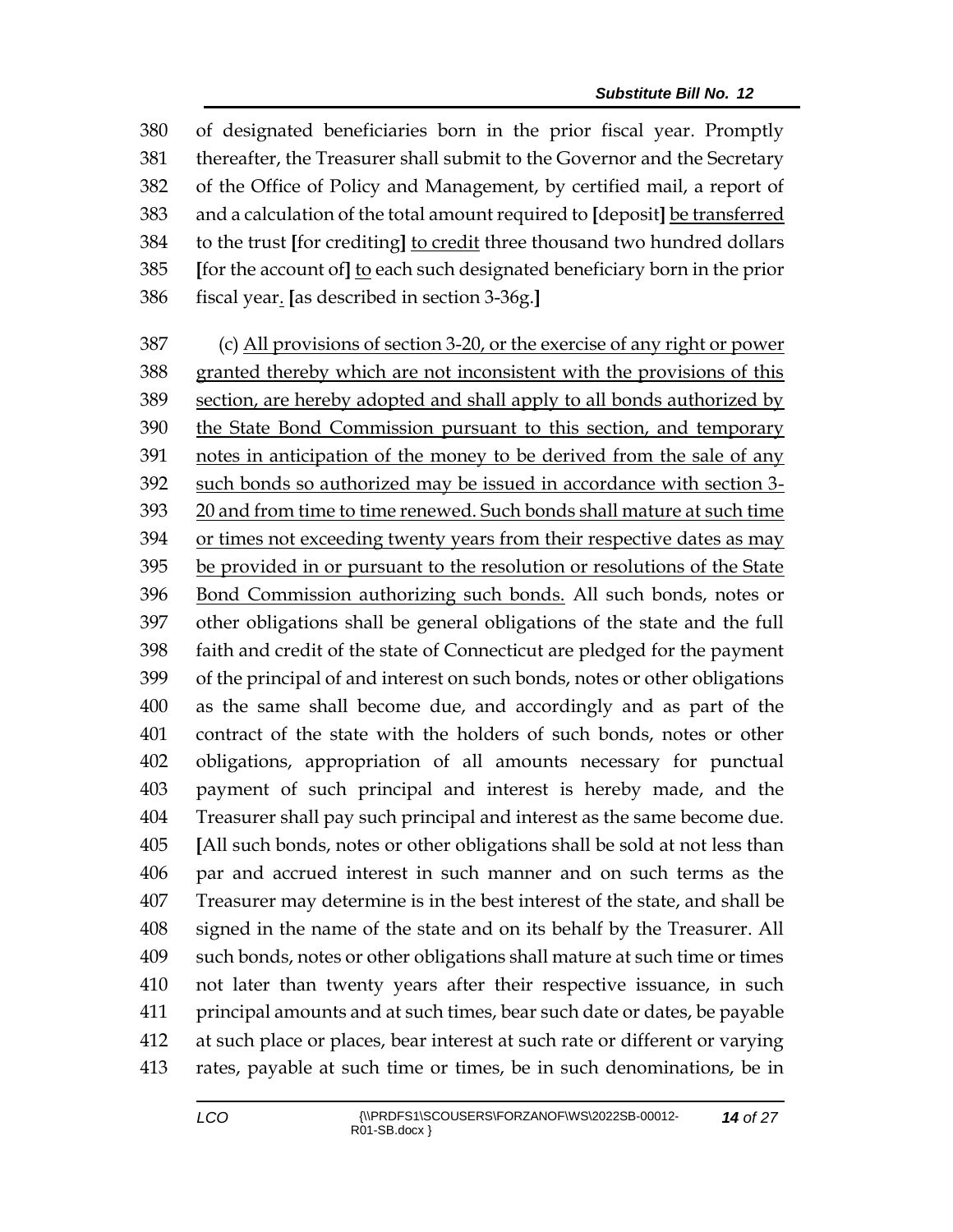such form with or without interest coupons attached, carry such registration and transfer privileges, be payable in such medium of payment, be subject to such terms of redemption with or without premium and have such additional security, covenant or contract provisions, as appropriate or necessary to improve their marketability, as the Treasurer shall determine prior to their issuance. In connection with such bonds, notes or other obligations, the Treasurer may enter into such paying agent agreements, indentures of trust, escrow agreements or other agreements, with such parties and with such provisions as the Treasurer determines are appropriate or necessary.

 (d) The Treasurer may obtain from a commercial bank or insurance company authorized to do business within or without this state a letter of credit, line of credit or other liquidity facility or credit facility for the purpose of providing funds for the payments in respect of bonds, notes or other obligations required by the holder thereof to be redeemed or repurchased prior to maturity or for providing additional security for such bonds, notes or other obligations. In connection with any such liquidity facility or credit facility, the Treasurer may enter into any reimbursement agreements, remarketing agreements, standby purchase agreements or any other necessary or appropriate agreements on behalf of the state in connection with securing, insuring or remarketing such bonds, notes or other obligations, on such terms and conditions as the Treasurer determines to be in the best interest of the state. The Treasurer is authorized to pledge the full faith and credit of the state to the state's payment obligations under any such agreement and the Treasurer is authorized to include such pledge in any such agreement as part of the contract with the provider of such liquidity facility or credit facility. The Treasurer shall apply any appropriation for the payment of such bonds, notes or other obligations to such reimbursement repayment if such liquidity facility or credit facility is drawn upon. As part of the contract of the state with the other parties to any agreement entered into pursuant to this subsection for which the full faith and credit of the state is pledged to the state's payment obligations under such agreement, appropriation of all amounts necessary for the punctual payment of the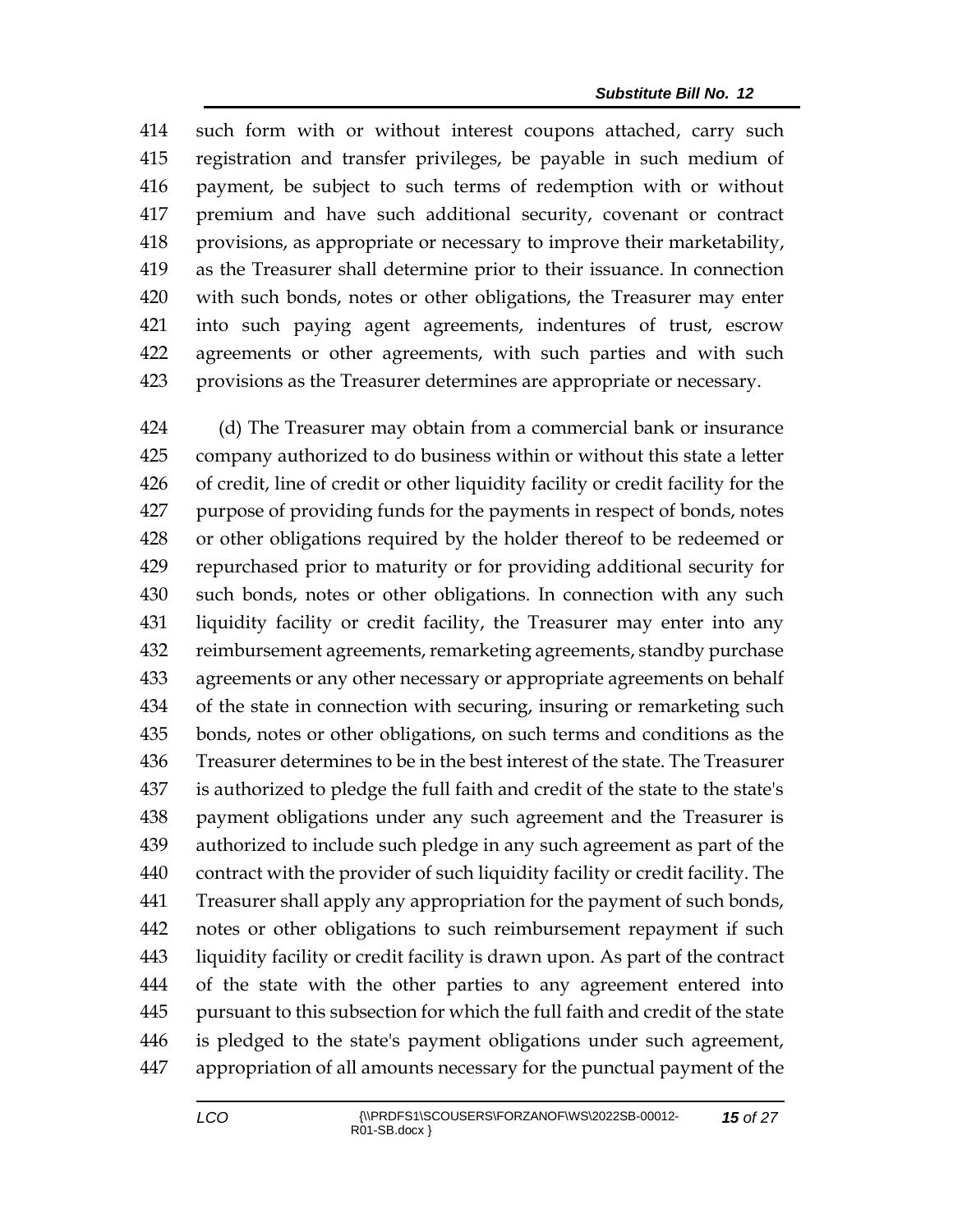obligations of the state under any such agreement is hereby made and the Treasurer shall pay such amounts as the same become due.

 (e) In connection with or incidental to the carrying of such bonds, notes or other obligations, or in connection with or incidental to the sale and issuance of such bonds, notes or other obligations, the Treasurer may enter into such contracts as the Treasurer may determine to be necessary or appropriate to place the obligation of the state, as represented by the bonds, notes or other obligations, in whole or in part, on such interest rate or cash flow basis as the Treasurer may determine, including without limitation, interest rate swap agreements, insurance agreements, forward payment conversion agreements, futures contracts, contracts providing for payments based on levels of, or changes in, interest rates or market indices, contracts to manage interest rate risk, including without limitation, interest rate floors or caps, options, puts, calls and similar arrangements. Such contracts shall contain such payment, security, default, remedy and other terms and conditions as the Treasurer may deem appropriate and shall be entered into with such party or parties as the Treasurer may select, after giving due consideration, where applicable, for the creditworthiness of the counter party or counter parties, including any rating by a nationally recognized rating agency, the impact on any rating on outstanding bonds, notes or other obligations or any other criteria as the Treasurer may deem appropriate, provided the unsecured long-term obligations of the counter party or counter parties are rated the same or higher than the underlying rating of the state on the applicable bonds, notes or other obligations by at least one nationally recognized rating agency. The Treasurer is authorized to pledge the full faith and credit of the state to the state's payment obligations under any contract entered into pursuant to this subsection. As part of the contract of the state with the other parties to any agreement entered into pursuant to this subsection for which the full faith and credit of the state is pledged to the state's payment obligations under such agreement, appropriation of all amounts necessary for the punctual payment of the obligations of the state under any such agreement is hereby made and the Treasurer shall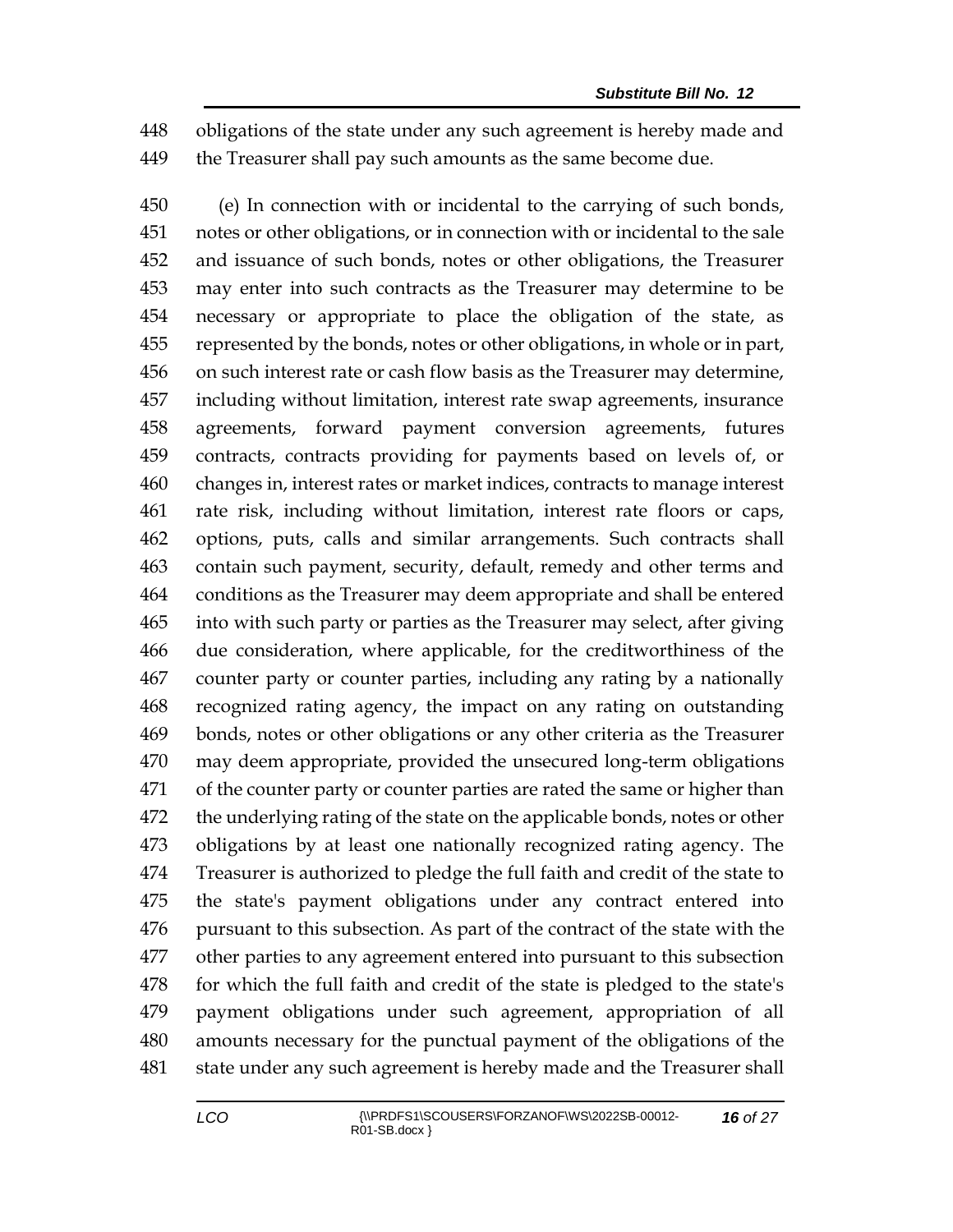pay such amounts as the same become due.

 (f) The Superior Court shall have jurisdiction to enter judgment against the state founded (1) upon any express contract between the state and the purchasers and subsequent owners and transferees of any bonds, notes or other obligations issued or contracted to be issued by the state pursuant to this section, and (2) upon any agreement entered into pursuant to subsection (c) or (d) of this section. Any action brought under this subsection shall be brought in the superior court for the judicial district of Hartford. The jurisdiction conferred upon the Superior Court by this subsection includes any set-off, claim or demand on the part of the state against any plaintiff commencing an action under this subsection. Such action shall be tried to the court without a jury. All legal defenses, except governmental immunity, shall be reserved to the state. Any action brought under this subsection shall be privileged in respect to assignment for trial upon motion of either party.

 (g) Any expense incurred in connection with the issuance or renewal of the bonds, notes or other obligations issued pursuant to this section shall be paid from the accrued interest and premiums on such bonds, notes or other obligations, from the proceeds of the sale of such bonds, notes or other obligations or otherwise from the General Fund. The Treasurer is authorized to issue such bonds, notes or other obligations in such form and manner that the interest on such bonds, notes or other obligations may be includable or excludable under the Internal Revenue Code of 1986, or any subsequent corresponding internal revenue code of the United States, as amended from time to time, in the gross income of the holders or owners of such bonds, notes or other obligations. The Treasurer may make representations and agreements for the benefit of the holders or owners of any such bonds, notes or other obligations which are necessary or appropriate to ensure the inclusion or exclusion of interest on such bonds, notes or other obligations of the state from taxation under the Internal Revenue Code of 1986 or any subsequent corresponding internal revenue code of the United States, as amended from time to time, including agreements to pay rebates to the federal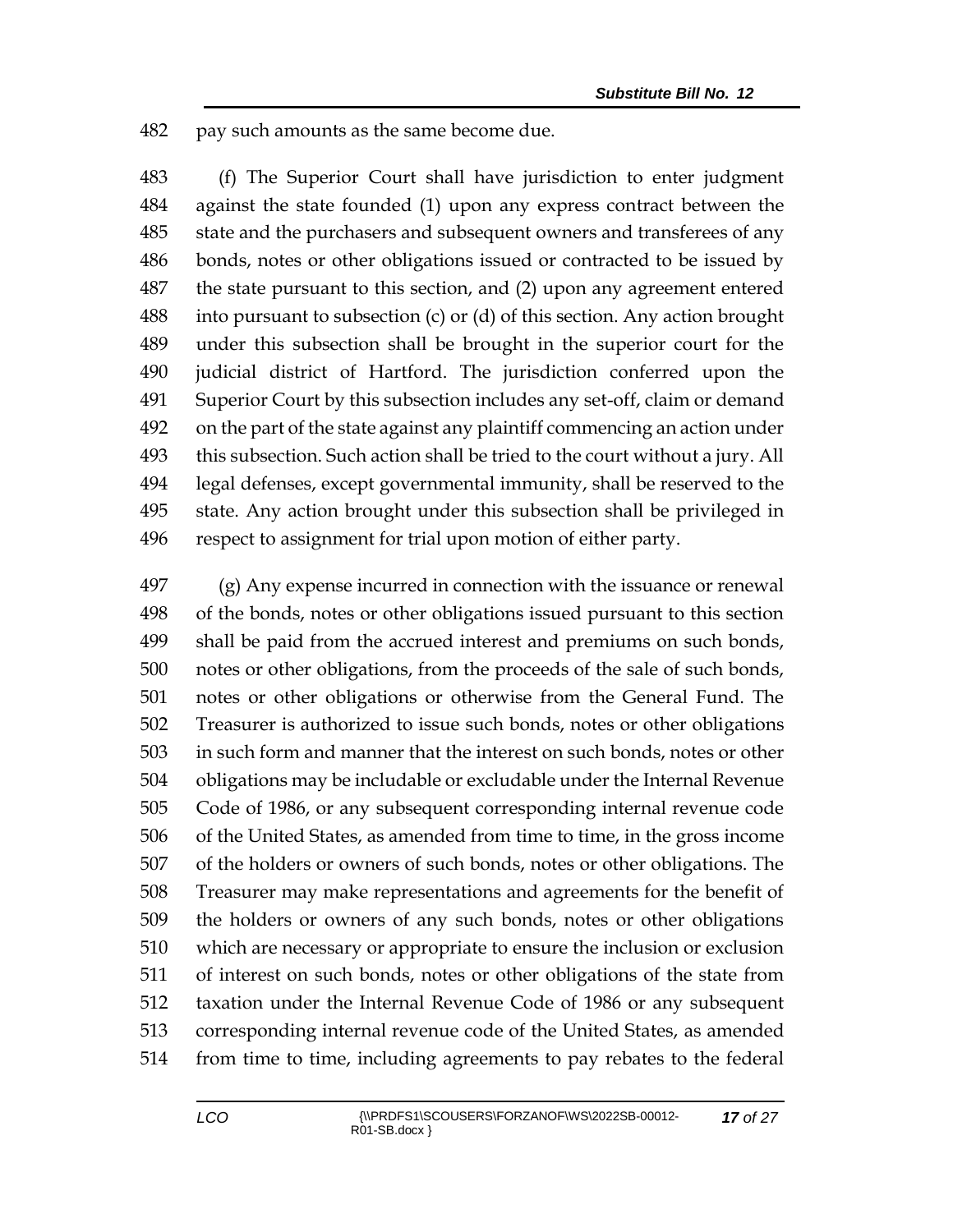government of investment earnings derived from the investment of the proceeds of bonds, notes or other obligations. The Treasurer may make representations and agreements for the benefit of the holders or owners of such bonds, notes or other obligations on behalf of the state to provide secondary market disclosure information. Any such agreement may include: (1) Covenants to provide secondary market disclosure information, (2) arrangements for such information to be provided with the assistance of a paying agent, trustee or other agent, and (3) remedies for breach of such agreement, which remedies may be limited to specific performance. The state shall protect and save harmless any official or former official of the state from financial loss and expense, including legal fees and costs, if any, arising out of any claim, demand, suit or judgment by reason of alleged negligence on the part of such official, while acting in the discharge of his or her official duties, in providing secondary market disclosure information or performing any other duties set forth in any agreement to provide secondary market disclosure information. Nothing in this section shall be construed to preclude the defense of governmental immunity to any such claim, demand or suit. For purposes of this subsection "official" means any person elected or appointed to office or any state employee. This indemnity provision shall not apply to cases of wilful and wanton fraud.

 (h) All such bonds, notes or other obligations, their transfer and the income therefrom, including any profit on the sale or transfer thereof, shall at all times be exempt from all taxation by the state or under its authority, except for estate or succession taxes, but the interest on such bonds, notes or other obligations shall be included in the computation of any excise or franchise tax. Such bonds, notes or other obligations are hereby made and declared to be (1) legal investments for savings banks and trustees unless otherwise provided in the instrument creating the trust, (2) securities in which all public officers and bodies, all insurance companies and associations and persons carrying on an insurance business, all banks, bankers, trust companies, savings banks and savings associations, including savings and loan associations, building and loan associations, investment companies and persons carrying on a banking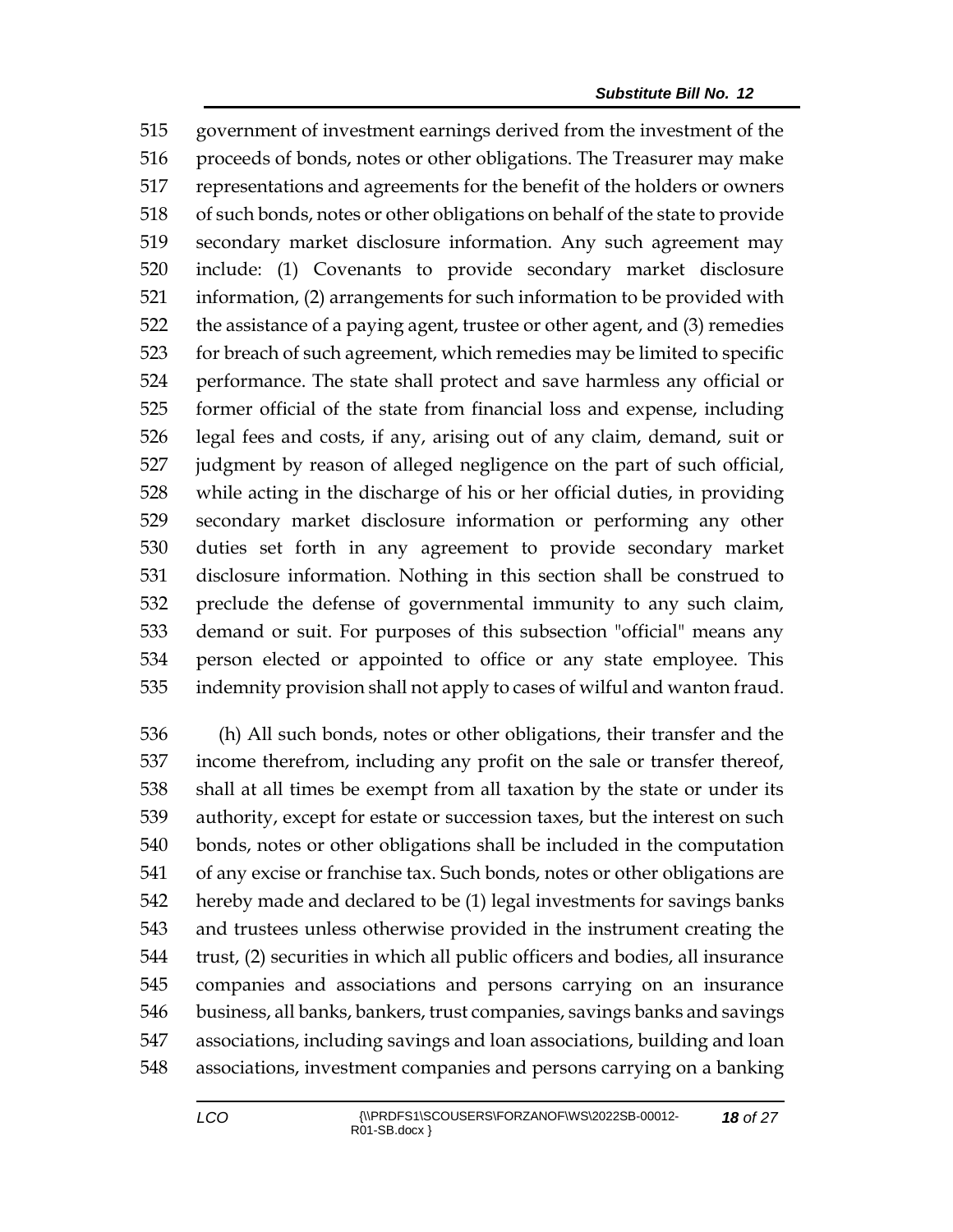or investment business, all administrators, guardians, executors, trustees and other fiduciaries and all persons who are or may be authorized to invest in bonds, notes or other obligations of the state, may properly and legally invest funds, including capital in their control or belonging to them, and (3) securities that may be deposited with and shall be received by all public officers and bodies for any purpose for which the deposit of bonds, notes or other obligations of the state is or may be authorized.**]**

 Sec. 23. Section 3-13c of the 2022 supplement to the general statutes is repealed and the following is substituted in lieu thereof (*Effective from passage*):

 **[**Trust funds as**]** As used in sections 3-13 to 3-13e, inclusive, and 3- 31b, **[**shall be construed to include**]** "trust funds" includes the 562 Connecticut Municipal Employees' Retirement Fund A, the Connecticut Municipal Employees' Retirement Fund B, the Soldiers, Sailors and Marines Fund, the Family and Medical Leave Insurance Trust Fund, the State's Attorneys' Retirement Fund, the Teachers' Annuity Fund, the Teachers' Pension Fund, the Teachers' Survivorship and Dependency Fund, the School Fund, the State Employees Retirement Fund, the Hospital Insurance Fund, the Policemen and Firemen Survivor's Benefit Fund, any trust fund described in subdivision (1) of subsection (b) of section 7-450 that is administered, held or invested by the State Treasurer, the Connecticut Baby Bond Trust and all other trust funds administered, held or invested by the State Treasurer.

 Sec. 24. Subsection (a) of section 4a-10 of the 2022 supplement to the general statutes is repealed and the following is substituted in lieu thereof (*Effective July 1, 2022*):

 (a) For the purposes described in subsection (b) of this section, the State Bond Commission shall have the power, from time to time to authorize the issuance of bonds of the state in one or more series and in principal amounts not exceeding in the aggregate **[**five hundred forty-six million one hundred thousand dollars, provided ten million dollars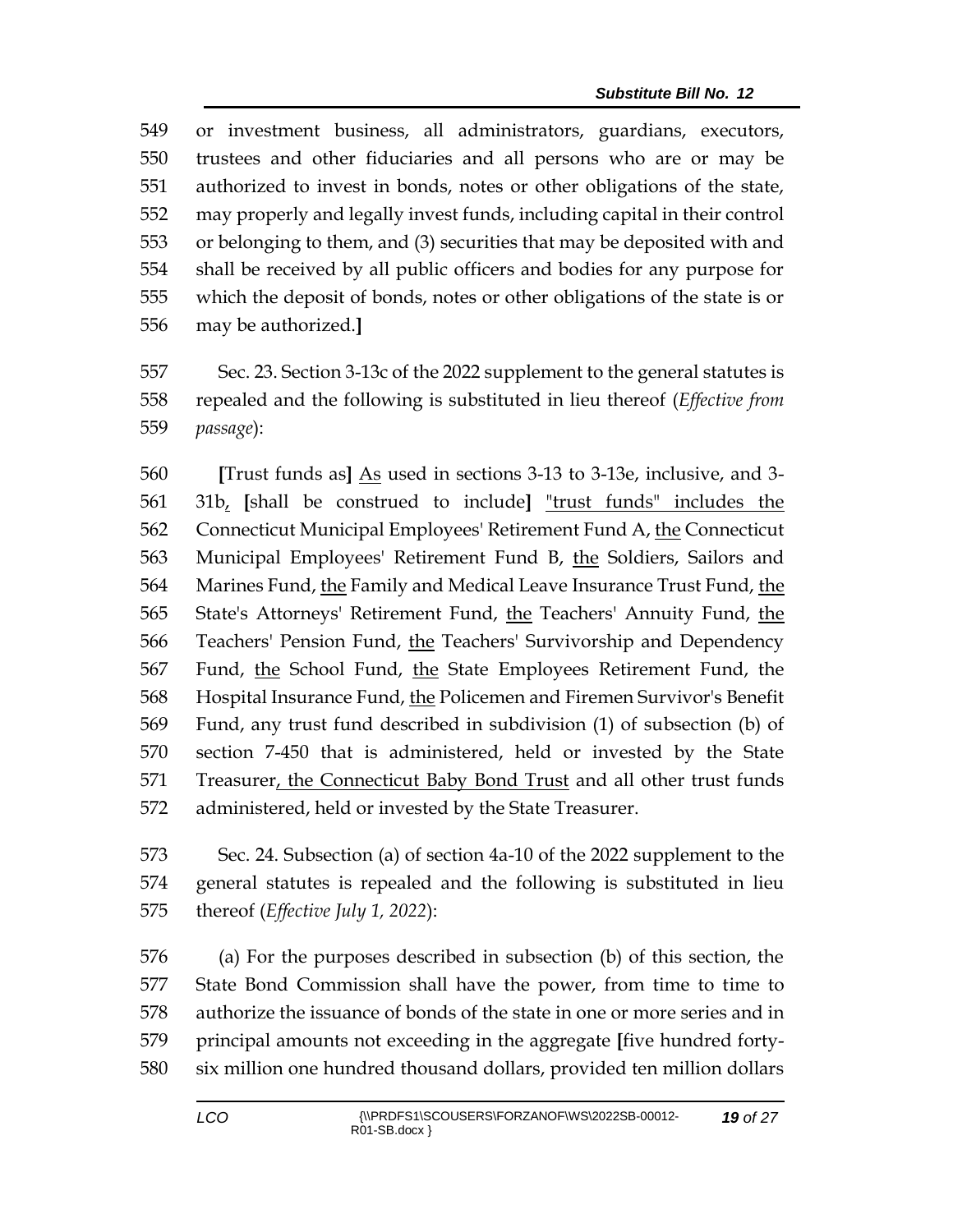of said authorization shall be effective July 1, 2022**]** five hundred sixty-one million one hundred thousand dollars.

 Sec. 25. Subsection (c) of section 7-277c of the general statutes is repealed and the following is substituted in lieu thereof (*Effective July 1, 2022*):

 (c) The Office of Policy and Management shall distribute grants-in- aid pursuant to this section during the fiscal years ending June 30, 2021, **[**and**]** June 30, 2022, and June 30, 2023. Any such grant-in-aid shall be for up to fifty per cent of the cost of such purchase of body-worn recording equipment, digital data storage devices or services or dashboard cameras with a remote recorder if the municipality is a distressed municipality, as defined in section 32-9p, or up to thirty per cent of the cost of such purchase if the municipality is not a distressed municipality, provided the costs of such digital data storage services covered by a grant-in-aid shall not be for a period of service that is longer than one year.

 Sec. 26. Subsection (b) of section 8-37mm of the general statutes is repealed and the following is substituted in lieu thereof (*Effective July 1, 2022*):

 (b) The proceeds of the sale of said bonds, to the extent of the amount stated in subsection (a) of this section shall be used by the Department of Housing for the purposes of a homelessness prevention and response fund to provide **[**forgivable loans or**]** grants to **[**(1) landlords to renovate multifamily homes, including performing building code compliance work and other major improvements, in exchange for the landlord's participation in a rapid rehousing program. A landlord's participation in such program would include, but not be limited to, waiving security deposits and abatement of rent for a designated period; and (2) landlords to renovate multifamily homes, including performing building code compliance work and other major improvements, fund ongoing maintenance and repair, or**]** capitalize operating and replacement reserves in **[**exchange for the abatement of rent by a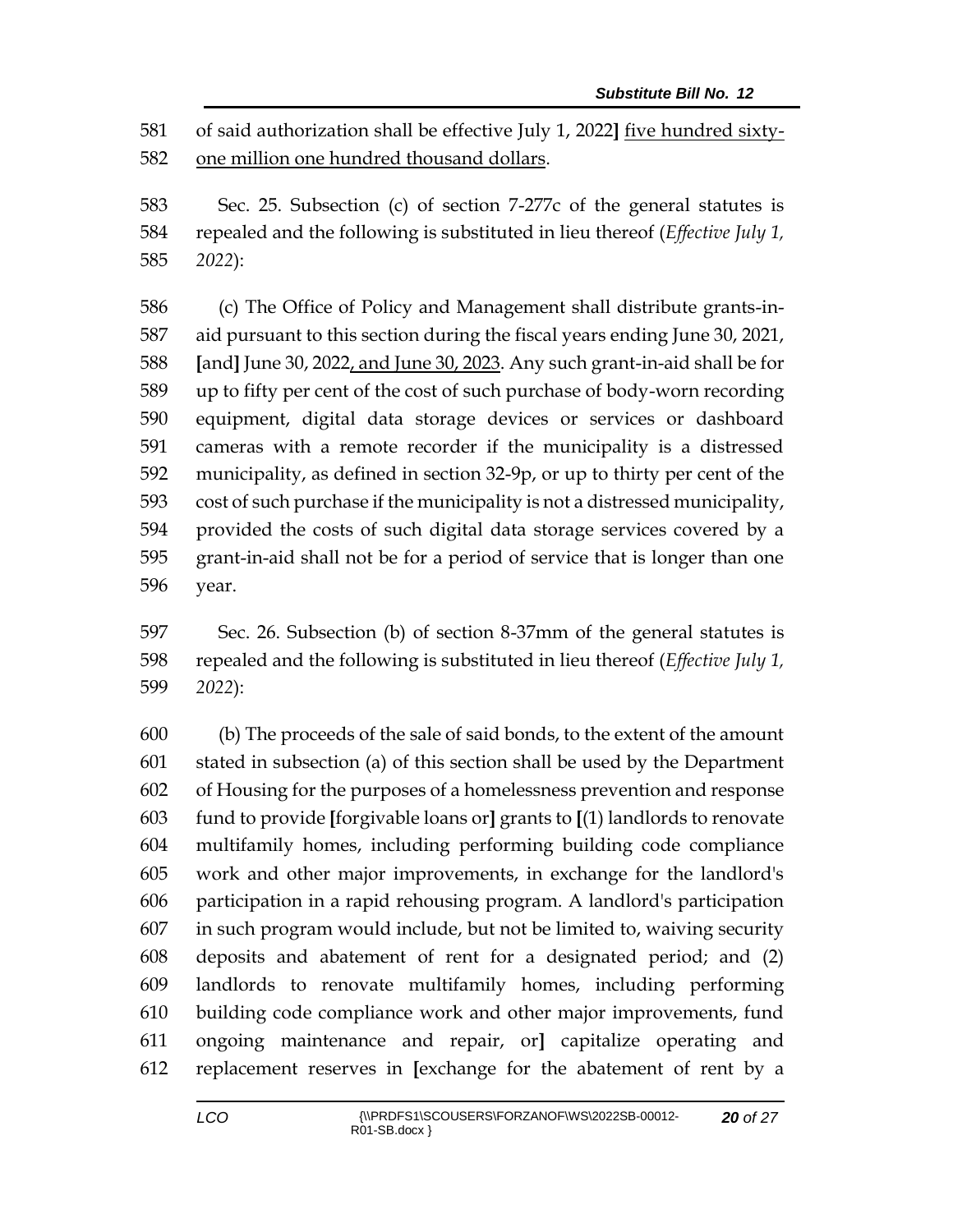landlord for scattered site**]** supportive housing units.

 Sec. 27. Section 10-287d of the 2022 supplement to the general statutes is repealed and the following is substituted in lieu thereof (*Effective July 1, 2022*):

 For the purposes of funding (1) grants to projects that have received approval of the Department of Administrative Services pursuant to sections 10-287 and 10-287a, subsection (a) of section 10-65 and section 10-76e, (2) grants to assist school building projects to remedy safety and health violations and damage from fire and catastrophe, and (3) technical education and career school projects pursuant to section 10- 283b, the State Treasurer is authorized and directed, subject to and in accordance with the provisions of section 3-20, to issue bonds of the state from time to time in one or more series in an aggregate amount not exceeding thirteen billion **[**seven**]** six hundred twelve million one hundred sixty thousand dollars. **[**, provided five hundred fifty million dollars of said authorization shall be effective July 1, 2022.**]** Bonds of each series shall bear such date or dates and mature at such time or times not exceeding thirty years from their respective dates and be subject to such redemption privileges, with or without premium, as may be fixed by the State Bond Commission. They shall be sold at not less than par and accrued interest and the full faith and credit of the state is pledged for the payment of the interest thereon and the principal thereof as the same shall become due, and accordingly and as part of the contract of the state with the holders of said bonds, appropriation of all amounts necessary for punctual payment of such principal and interest is hereby made, and the State Treasurer shall pay such principal and interest as the same become due. The State Treasurer is authorized to invest temporarily in direct obligations of the United States, United States agency obligations, certificates of deposit, commercial paper or bank acceptances such portion of the proceeds of such bonds or of any notes issued in anticipation thereof as may be deemed available for such purpose.

Sec. 28. Subsection (a) of section 23-103 of the 2022 supplement to the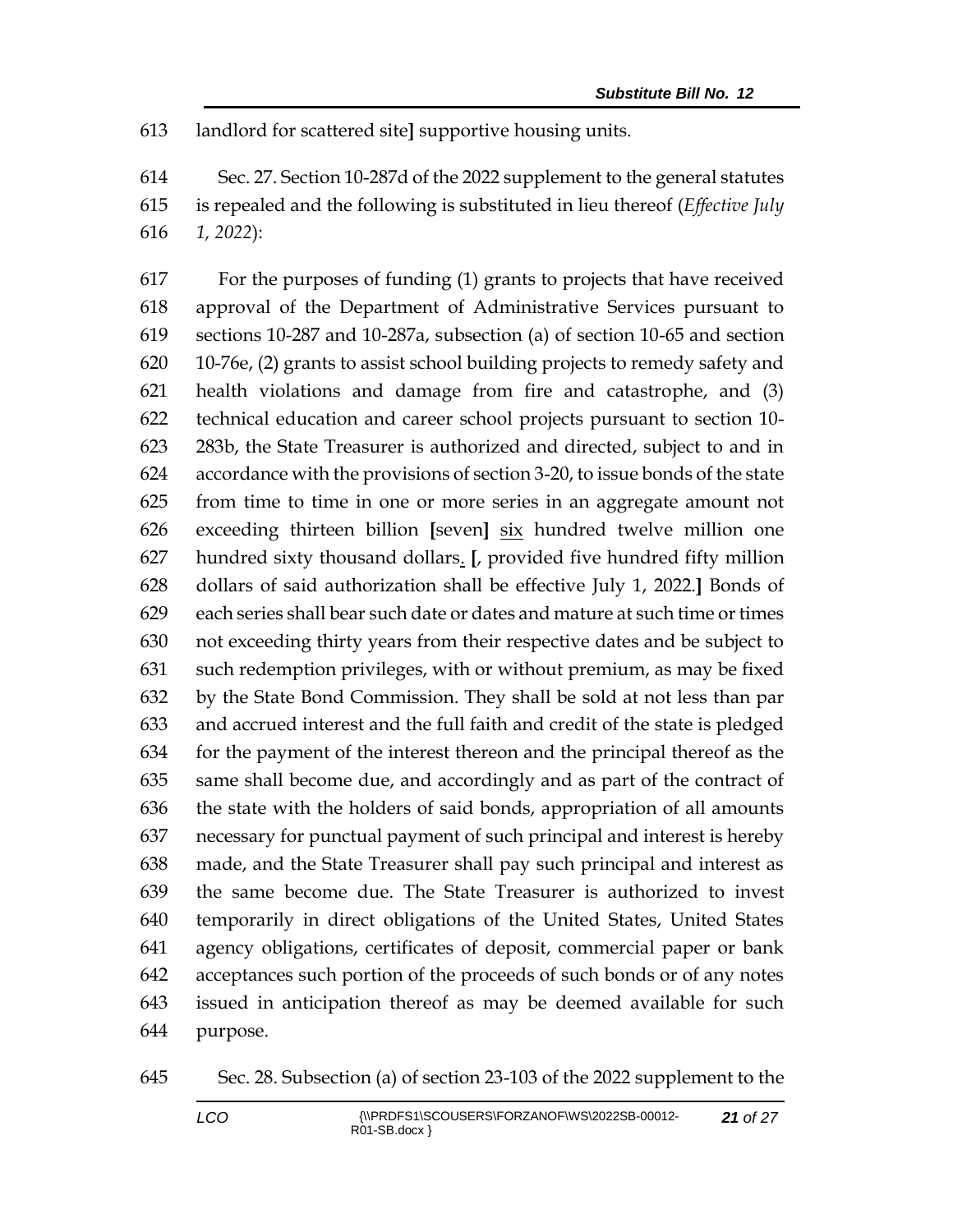general statutes is repealed and the following is substituted in lieu thereof (*Effective July 1, 2022*):

 (a) For the purposes described in subsection (b) of this section, the State Bond Commission shall have the power, from time to time to authorize the issuance of bonds of the state in one or more series and in principal amounts not exceeding in the aggregate **[**nineteen**]** twenty-two million dollars. **[**, provided three million dollars of said authorization shall be effective July 1, 2022.**]**

 Sec. 29. Section 8 of public act 14-98, as amended by section 189 of public act 16-4 of the May special session, section 517 of public act 17-2 of the June special session, section 28 of public act 18-178 and section 68 of public act 21-111, is amended to read as follows (*Effective July 1, 2022*):

 The State Bond Commission shall have power, in accordance with the provisions of this section and sections 9 to 15, inclusive, of public act 14- 98, from time to time to authorize the issuance of bonds of the state in one or more series and in principal amounts in the aggregate, not exceeding **[**\$172,765,800**]** \$182,765,800.

 Sec. 30. Subdivision (4) of subsection (e) of section 9 of public act 14- 98, as amended by section 69 of public act 21-111, is amended to read as follows (*Effective July 1, 2022*):

 (4) Grants-in-aid to nonprofit organizations sponsoring children's museums, aquariums and science-related programs, not exceeding **[**\$27,100,000**]** \$37,100,000, provided not more than **[**\$10,500,000**]** \$20,500,000 shall be used as a grant-in-aid to the Connecticut Science Center, not more than \$6,600,000 shall be used as a grant-in-aid to the Maritime Aquarium in Norwalk and not more than \$10,000,000 shall be used as a grant-in-aid to the Children's Museum in West Hartford;

 Sec. 31. Section 1 of public act 21-111 is amended to read as follows (*Effective July 1, 2022*):

The State Bond Commission shall have power, in accordance with the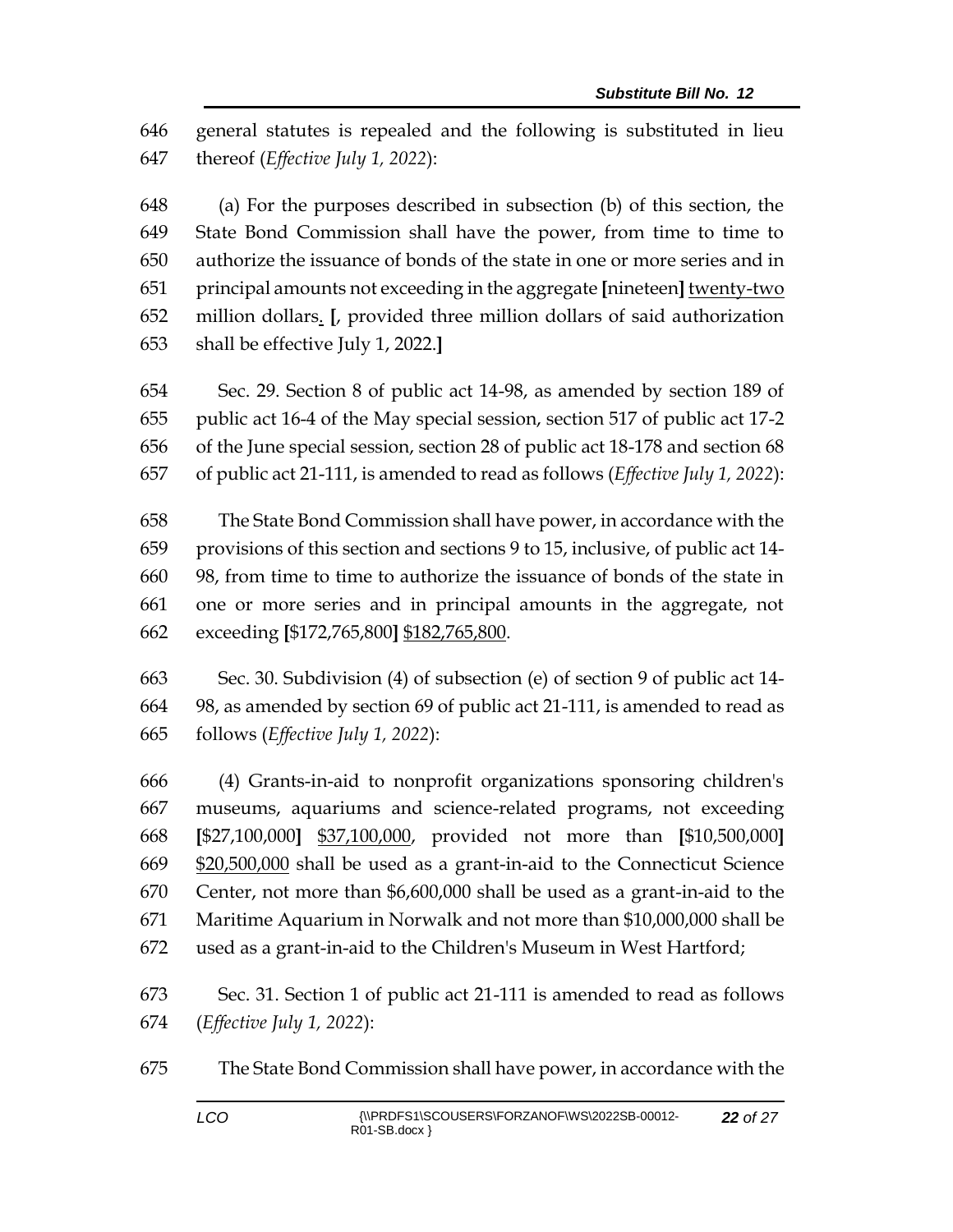provisions of this section and sections 2 to 7, inclusive, of **[**this act**]** public act 21-111, from time to time to authorize the issuance of bonds of the state in one or more series and in principal amounts in the aggregate not exceeding **[**\$334,558,500**]** \$334,058,500. Sec. 32. Subsection (e) of section 2 of public act 21-111 is repealed (*Effective July 1, 2022*) Sec. 33. Section 20 of public act 21-111, as amended by section 472 of public act 21-2 of the June special session, is amended to read as follows (*Effective July 1, 2022*): The State Bond Commission shall have power, in accordance with the provisions of this section and sections 21 to 26, inclusive, of public act 21-111, from time to time to authorize the issuance of bonds of the state in one or more series and in principal amounts in the aggregate not exceeding **[**\$241,565,000**]** \$286,565,000. Sec. 34. Subdivision (1) of subsection (e) of section 21 of public act 21- 111 is amended to read as follows (*Effective July 1, 2022*): (1) Alterations, renovations and new construction at state parks and other recreation facilities, including Americans with Disabilities Act improvements, not exceeding **[**\$15,000,000**]** \$30,000,000; Sec. 35. Subsection (j) of section 21 of public act 21-111 is amended to read as follows (*Effective July 1, 2022*): (j) For the Department of Correction: Alterations, renovations, and improvements to existing state-owned buildings for inmate housing, programming and staff training space and additional inmate capacity, and for support facilities and off-site improvements, not exceeding **[**\$10,000,000**]** \$40,000,000.

 Sec. 36. Section 31 of public act 21-111, as amended by section 474 of public act 21-2 of the June special session, is amended to read as follows (*Effective July 1, 2022*):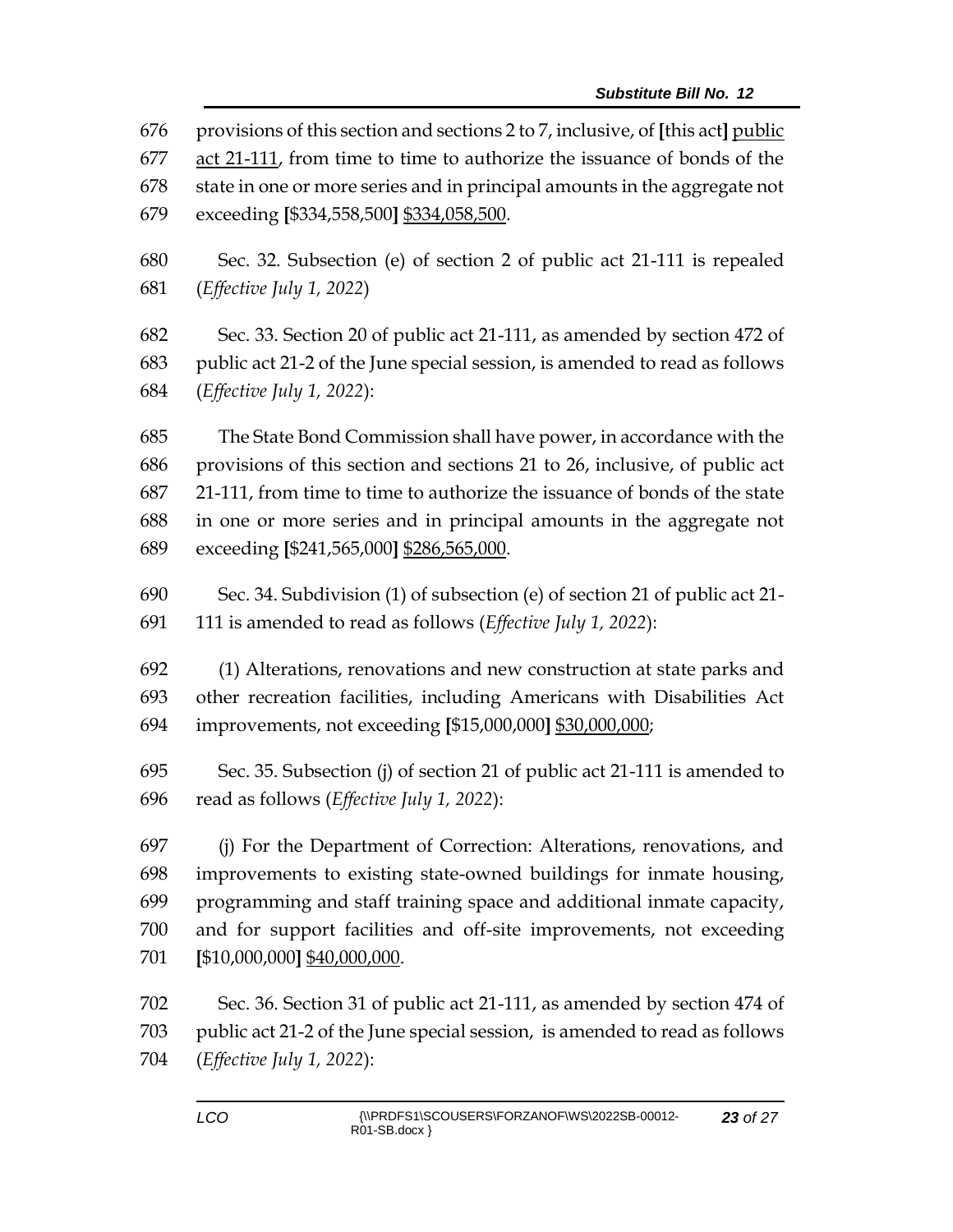The State Bond Commission shall have power, in accordance with the provisions of this section and sections 32 to 38, inclusive, of public act 21-111, from time to time to authorize the issuance of bonds of the state in one or more series and in principal amounts in the aggregate, not exceeding **[**\$198,550,000**]** \$203,550,000.

 Sec. 37. Subdivision (1) of subsection (b) of section 32 of public act 21- 111 is amended to read as follows (*Effective July 1, 2022*):

 (1) Grants-in-aid to municipalities for open space land acquisition and development for conservation or recreational purposes, not exceeding **[**\$10,000,000**]** \$15,000,000;

 Sec. 38. (*Effective July 1, 2022*) (a) For the purposes described in subsection (b) of this section, the State Bond Commission shall have the power from time to time to authorize the issuance of bonds of the state in one or more series and in principal amounts not exceeding in the aggregate ten million dollars.

 (b) The proceeds of the sale of said bonds, to the extent of the amount stated in subsection (a) of this section, shall be used by the Connecticut State Colleges and Universities for the purpose of constructing, improving or equipping child care centers on or near college and university campuses, including, but not limited to, payment of associated costs for architectural, engineering or demolition services.

 (c) All provisions of section 3-20 of the general statutes, or the exercise of any right or power granted thereby, which are not inconsistent with the provisions of this section are hereby adopted and shall apply to all bonds authorized by the State Bond Commission pursuant to this section, and temporary notes in anticipation of the money to be derived from the sale of any such bonds so authorized may be issued in accordance with said section 3-20 and from time to time renewed. Such bonds shall mature at such time or times not exceeding twenty years from their respective dates as may be provided in or pursuant to the resolution or resolutions of the State Bond Commission authorizing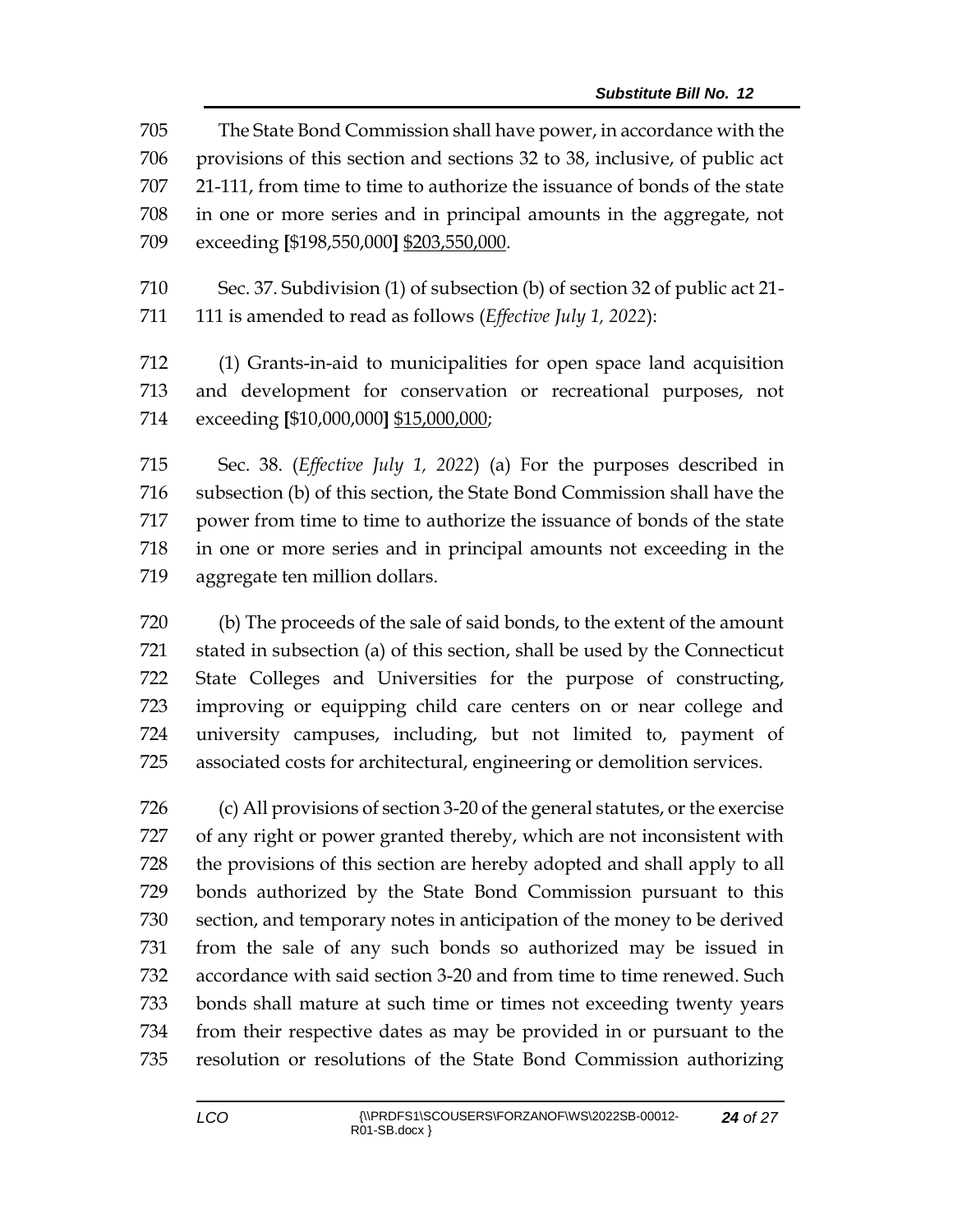such bonds. None of said bonds shall be authorized except upon a finding by the State Bond Commission that there has been filed with it a request for such authorization which is signed by or on behalf of the Secretary of the Office of Policy and Management and states such terms and conditions as said commission, in its discretion, may require. Said bonds issued pursuant to this section shall be general obligations of the state and the full faith and credit of the state of Connecticut are pledged for the payment of the principal of and interest on said bonds as the same become due, and accordingly and as part of the contract of the state with the holders of said bonds, appropriation of all amounts necessary for punctual payment of such principal and interest is hereby made, and the State Treasurer shall pay such principal and interest as 748 the same become due.

 Sec. 39. (*Effective July 1, 2022*) (a) For the purposes described in subsection (b) of this section, the State Bond Commission shall have the power from time to time to authorize the issuance of bonds of the state in one or more series and in principal amounts not exceeding in the aggregate twenty million dollars.

 (b) The proceeds of the sale of said bonds, to the extent of the amount stated in subsection (a) of this section, shall be used by the Department of Housing for the purpose of developing housing for health care workers, in collaboration with the Chief Workforce Officer.

 (c) All provisions of section 3-20 of the general statutes, or the exercise of any right or power granted thereby, which are not inconsistent with the provisions of this section are hereby adopted and shall apply to all bonds authorized by the State Bond Commission pursuant to this section, and temporary notes in anticipation of the money to be derived from the sale of any such bonds so authorized may be issued in accordance with said section 3-20 and from time to time renewed. Such bonds shall mature at such time or times not exceeding twenty years from their respective dates as may be provided in or pursuant to the resolution or resolutions of the State Bond Commission authorizing such bonds. None of said bonds shall be authorized except upon a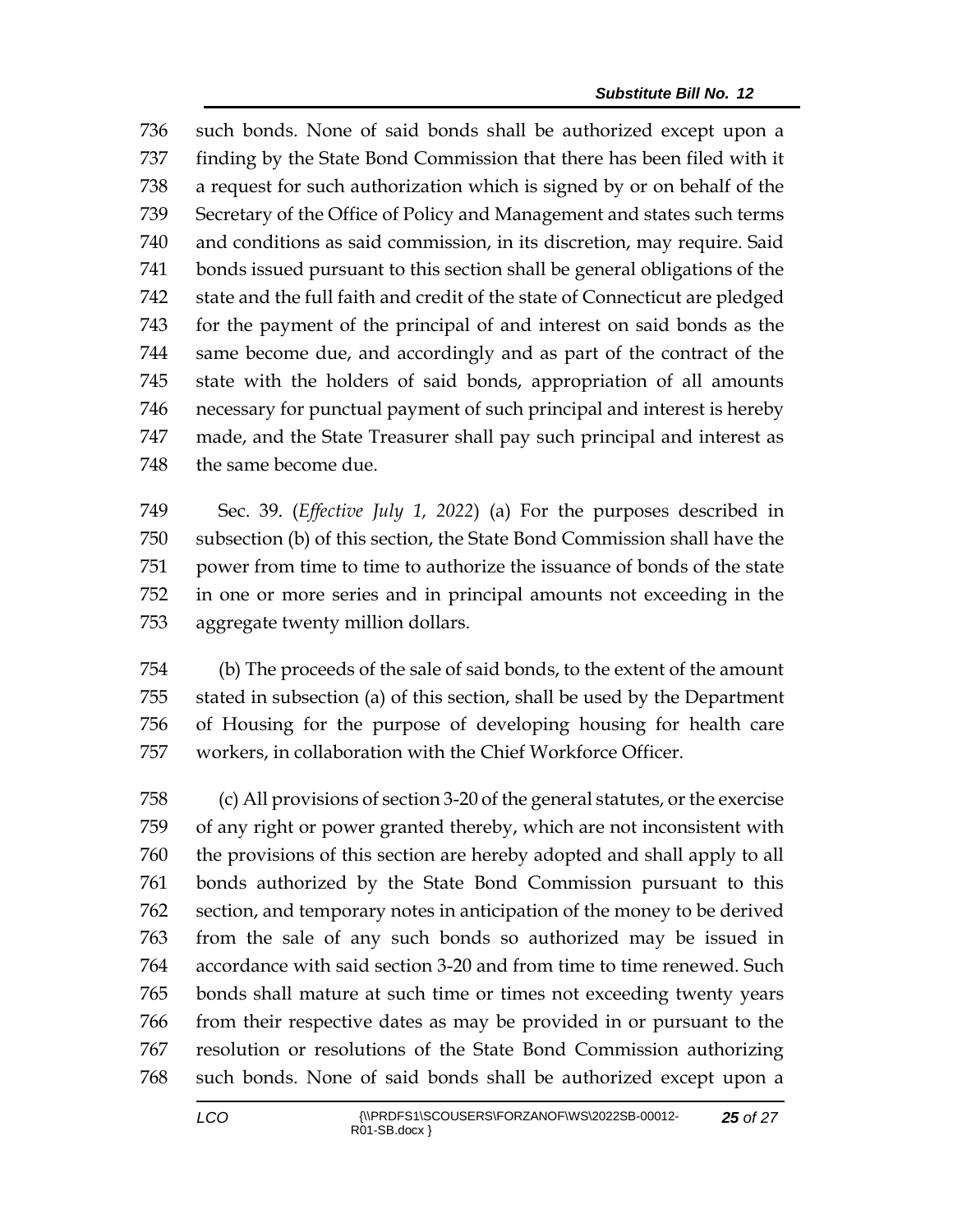finding by the State Bond Commission that there has been filed with it a request for such authorization which is signed by or on behalf of the Secretary of the Office of Policy and Management and states such terms and conditions as said commission, in its discretion, may require. Said bonds issued pursuant to this section shall be general obligations of the state and the full faith and credit of the state of Connecticut are pledged for the payment of the principal of and interest on said bonds as the same become due, and accordingly and as part of the contract of the state with the holders of said bonds, appropriation of all amounts necessary for punctual payment of such principal and interest is hereby made, and the State Treasurer shall pay such principal and interest as the same become due.

| This act shall take client as follows and shall alliend the following<br>sections: |              |             |  |  |  |
|------------------------------------------------------------------------------------|--------------|-------------|--|--|--|
| Section 1                                                                          | July 1, 2022 | New section |  |  |  |
| Sec. 2                                                                             | July 1, 2022 | New section |  |  |  |
| Sec. 3                                                                             | July 1, 2022 | New section |  |  |  |
| Sec. 4                                                                             | July 1, 2022 | New section |  |  |  |
| Sec. 5                                                                             | July 1, 2022 | New section |  |  |  |
| Sec. 6                                                                             | July 1, 2022 | New section |  |  |  |
| Sec. 7                                                                             | July 1, 2022 | New section |  |  |  |
| Sec. 8                                                                             | July 1, 2022 | New section |  |  |  |
| Sec. 9                                                                             | July 1, 2022 | New section |  |  |  |
| Sec. 10                                                                            | July 1, 2022 | New section |  |  |  |
| Sec. 11                                                                            | July 1, 2022 | New section |  |  |  |
| Sec. 12                                                                            | July 1, 2022 | New section |  |  |  |
| Sec. 13                                                                            | July 1, 2022 | New section |  |  |  |
| Sec. 14                                                                            | July 1, 2022 | New section |  |  |  |
| Sec. 15                                                                            | July 1, 2022 | New section |  |  |  |
| Sec. 16                                                                            | from passage | $3-36b$     |  |  |  |
| Sec. 17                                                                            | from passage | $3-36c$     |  |  |  |
| Sec. 18                                                                            | from passage | 3-36e       |  |  |  |
| Sec. 19                                                                            | from passage | $3-36f$     |  |  |  |
| Sec. 20                                                                            | from passage | $3-36g$     |  |  |  |
| Sec. 21                                                                            | from passage | 3-36h       |  |  |  |
| Sec. 22                                                                            | from passage | $3-36i$     |  |  |  |

This act shall take effect as follows and shall amend the following